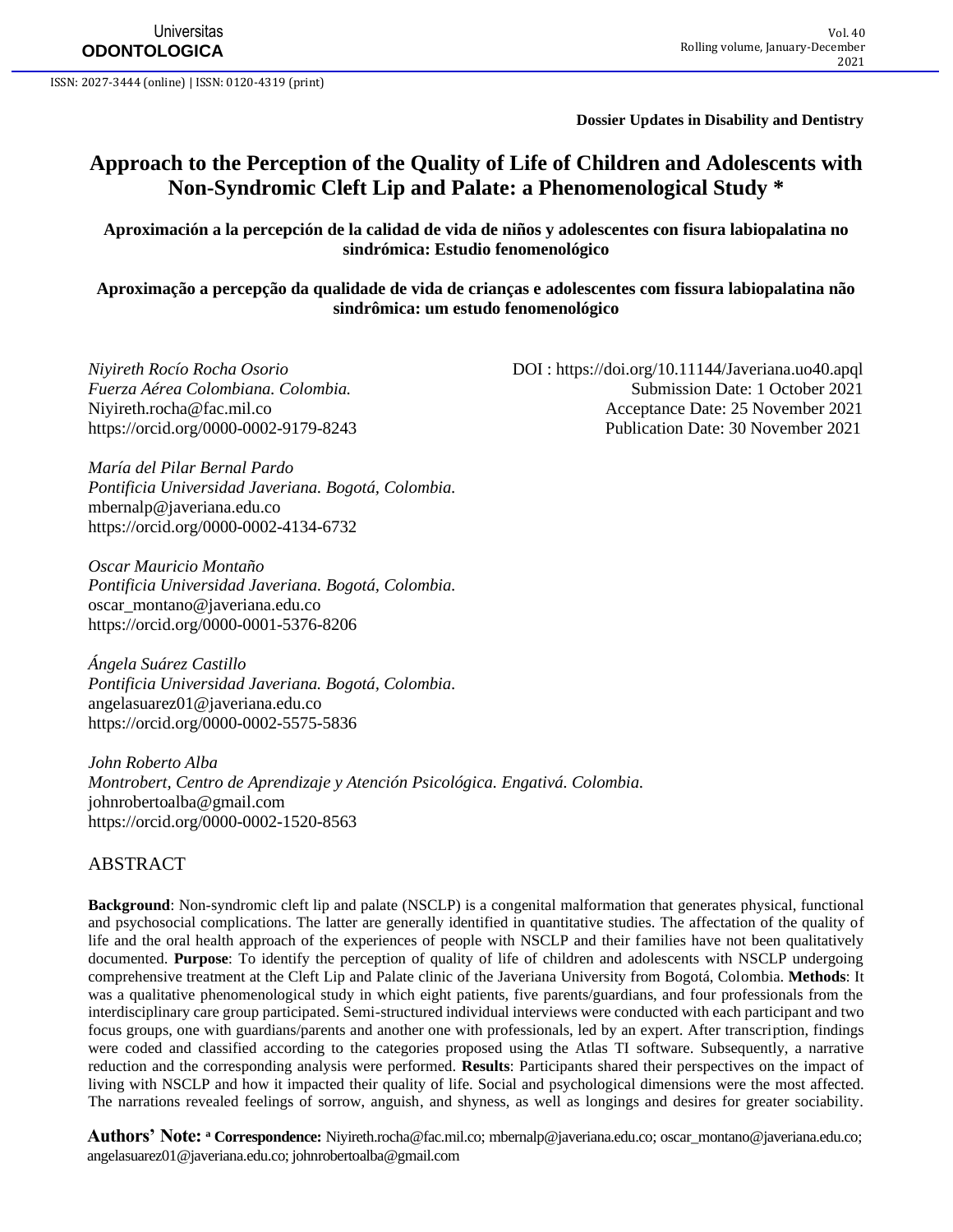**Conclusion**: The reconstruction of the narratives showed how the experience of living with NSCLP generates challenges, situations, and thoughts that affect quality of life, especially from the social and psychological perspectives. **Keywords:** cleft lip and palate; dentistry; non-syndromic cleft lip and palate; oral health; quality of life; phenomenological study; psychological dimension; qualitative research; social dimension

#### RESUMEN

**Antecedentes:** La fisura labiopalatina no sindrómica (FLPNS) es una malformación congénita que genera complicaciones físicas, funcionales y psicosociales. Las últimas generalmente se identifican en estudios cuantitativos. La afectación de la calidad de vida y el abordaje en salud oral de las experiencias de personas con FLPNS y sus familias se han documentado poco cualitativamente. **Objetivo:** Identificar la percepción de la calidad de vida de niños y adolescentes con FLPNS en tratamiento integral en la clínica de Labio y Paladar Hendido de la Universidad Javeriana de Bogotá, Colombia. **Métodos:** Fue un estudio cualitativo fenomenológico en el que participaron ocho pacientes, cinco padres/acudientes y cuatro profesionales del grupo de atención interdisciplinario. Se realizaron entrevistas individuales semiestructuradas a cada participante y dos grupos focales, uno con acudientes/padres de familia y otro con profesionales, conducidos por un experto. Después de transcrita, la información se codificó y clasificó de acuerdo con las categorías propuestas mediante el programa Atlas TI. Posteriormente, se realizaron una reducción narrativa y el correspondiente análisis. **Resultados:** Los participantes compartieron su perspectiva sobre la repercusión de vivir con FLPNS y cómo esta influía en su calidad de vida. Las dimensiones sociales y psicológicas eran las más afectadas. Las narraciones revelaron sensaciones de pena, angustia y timidez, así como anhelos y deseos de mayor sociabilidad. **Conclusión:** La reconstrucción de las narrativas mostró cómo la experiencia de vivir con FLPNS genera retos, situaciones y pensamientos que afectan la calidad de vida especialmente desde las perspectivas social y psicológica.

**Palabras clave:** calidad de vida; dimensión social; dimensión psicológica; estudio fenomenológico; fisura labiopalatina no sindrómica; investigación cualitativa; labio y paladar fisurado; odontología; percepción de calidad de vida; salud bucal

#### RESUMO

**Antecedentes**: A fissura labiopalatina não sindrômica (FLPNS) é uma malformação congênita que gera complicações físicas, funcionais e psicossociais. Estes últimos são geralmente identificados em estudos quantitativos. A afetação da qualidade de vida e a abordagem da saúde bucal das experiências de pessoas com FLPNS e suas famílias não foram documentadas qualitativamente. **Objetivo**: Identificar a percepção da qualidade de vida de crianças e adolescentes com FLPNS em tratamento integral na clínica de fissura labiopalatina da Universidade Javeriana de Bogotá, Colômbia. **Métodos**: Trata-se de um estudo fenomenológico qualitativo do qual participaram oito pacientes, cinco pais/responsáveis e quatro profissionais do grupo de atendimento interdisciplinar. Foram realizadas entrevistas individuais semiestruturadas com cada participante e dois grupos focais, um com responsáveis/pais e outro com profissionais, conduzidos por um especialista. Após a transcrição, os achados foram codificados e classificados de acordo com as categorias propostas no software Atlas TI. Posteriormente, uma redução narrativa e a análise correspondente foram realizados. **Resultados**: Os participantes compartilharam suas perspetivas sobre o impacto de viver com FLPNS e como isso afetou sua qualidade de vida. As dimensões social e psicológica foram as mais afetadas. As narrações revelaram sentimentos de tristeza, angústia e timidez, além de anseios e desejos de maior sociabilidade. **Conclusão**: A reconstrução das narrativas mostrou como a experiência de viver com FLPNS gera desafios, situações e pensamentos que afetam a qualidade de vida, principalmente do ponto de vista social e psicológico.

**Palavras-chave**: estudo fenomenológico; dimensão psicológica; dimensão social; fissura labiopalatina; fissura labiopalatina não sindrômica; odontologia; pesquisa qualitativa; qualidade de vida; saúde bucal

# **INTRODUCTIÓN**

Non-syndromic cleft lip and palate (NSCLP) is a structural congenital anomaly that affects the maxillofacial region, has a multifactorial etiology, and has genetic, environmental, and ethnic components (1,2). People with NSCLP frequently present altered facial proportions, feeding difficulties, phonation problems, hearing alterations, and periodontal and dental affections. Such conditions impact the quality of life as they alter physical and emotional development (3). Aesthetic and functional aspects require multidisciplinary and interdisciplinary attention from early childhood to late adolescence. Interventions cannot, however, guarantee adequate function in all cases, and patients face variations or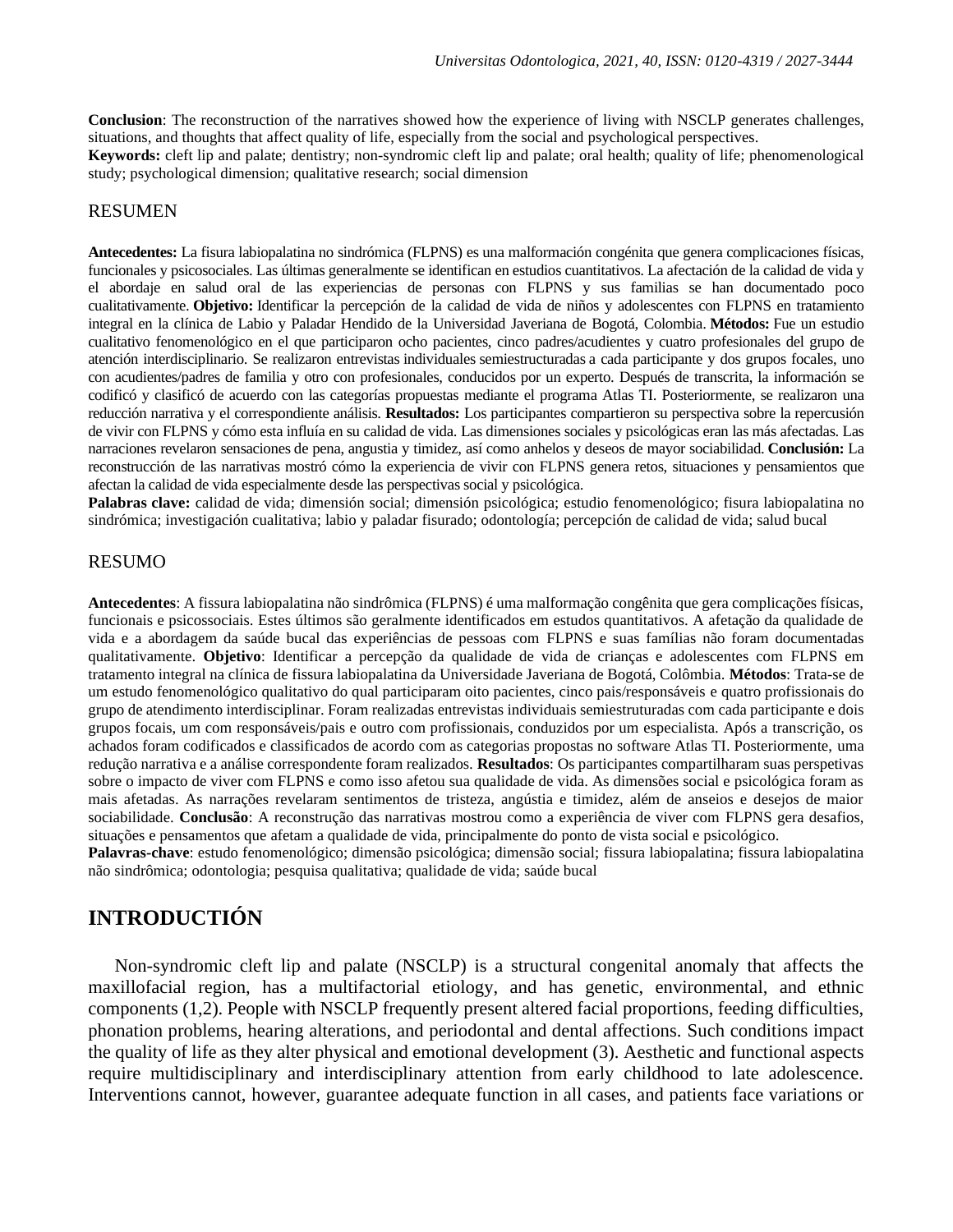deficiencies, as well as sequelae related to visible facial scars and intelligible speech, which expose the person and their family to psychosocial risks ( 4.5).

NSCLP is a physical condition that generates a series of individual experiences, treatments, and constant changes that can impact the person's life. However, it is clear that NSCLP is a physical deficiency and, although it can make some aspects of life difficult for those who suffer from it, it is not a disability. Socially, in some circumstances it is treated as such (6).

Different studies have shown that the sequelae generated in a person with NSCLP interfere with their psychosocial performance and their interpersonal relationships. Activities such as public speaking, being photographed, and socializing at school are described as the most affected. Also, for some people, hearing and speech are more important than facial and dental appearance (7,8).

Aspects such as psychosocial interaction, behavior, experiences, quality of life, satisfaction with treatment, and appearance have been considered in different studies that conduct quantitative analyses (9-11). However, the approach to patient perceptions from their own experiences has not been analyzed in depth (8,10,12). Similarly, studies related to the daily experiences of people, aimed at analyzing the quality of life and the factors that prevent the appearance of physical and mental illnesses, approached from health psychology, have been limited when conducting a state-of-art search (12,13). This justified conducting this qualitative study with a phenomenological approach. The research question was: How is the quality of life of children and adolescents with NSCLP who receive comprehensive treatment at the Cleft Lip and Palate (CLP) clinic of the Pontificia Universidad Javeriana in Bogotá, Colombia perceived? The development of the study allowed to obtain an approximation to the experiences of people and families with NSCLP, through a phenomenological approach (14). This method is useful to understand the representations of health-disease conditions in the context in which they develop, broadening their meaning. Sometimes, these conditions are limited to the medical experiences of people in the role of patients and make other areas of personal development invisible.

# **MATERIALS AND METHODS**

This qualitative study was conducted using a phenomenological approach. Through a phenomenological design, people's experiences and the relationship of different processes with their cultural, ideological, and sociological contexts can be analyzed (14).

# **Participants**

Eight people in the range of 10 to 20 years of age, who were active patients of the Javeriana CLP clinic, five relatives and caregivers, and four specialists that make up the CLP group participated in the study. There was a total of 17 participants. A selective, trial sampling technique was used (15). As part of the inclusion criteria, patients between the ages of 10 and 20, active users of the Javeriana CLP clinic, family members and caregivers who lived with the patients, and professionals from the interdisciplinary team were considered as mentioned above. Exclusion criteria were not considered. The analytical categories (general health dimensions) were analyzed from the perceptions, which were structured as follows:

- Biological perceptions: possibility of performing oral hygiene, presence of halitosis, and dental and gingival status.
- Functional perceptions: feeding, hearing, and speech.
- Aesthetic perceptions: facial condition, dental malposition, and scarring flanges.
- Psychological perceptions: self-image, self-esteem, social interaction, and other dimensions derived from the participants' reports (emerging categories).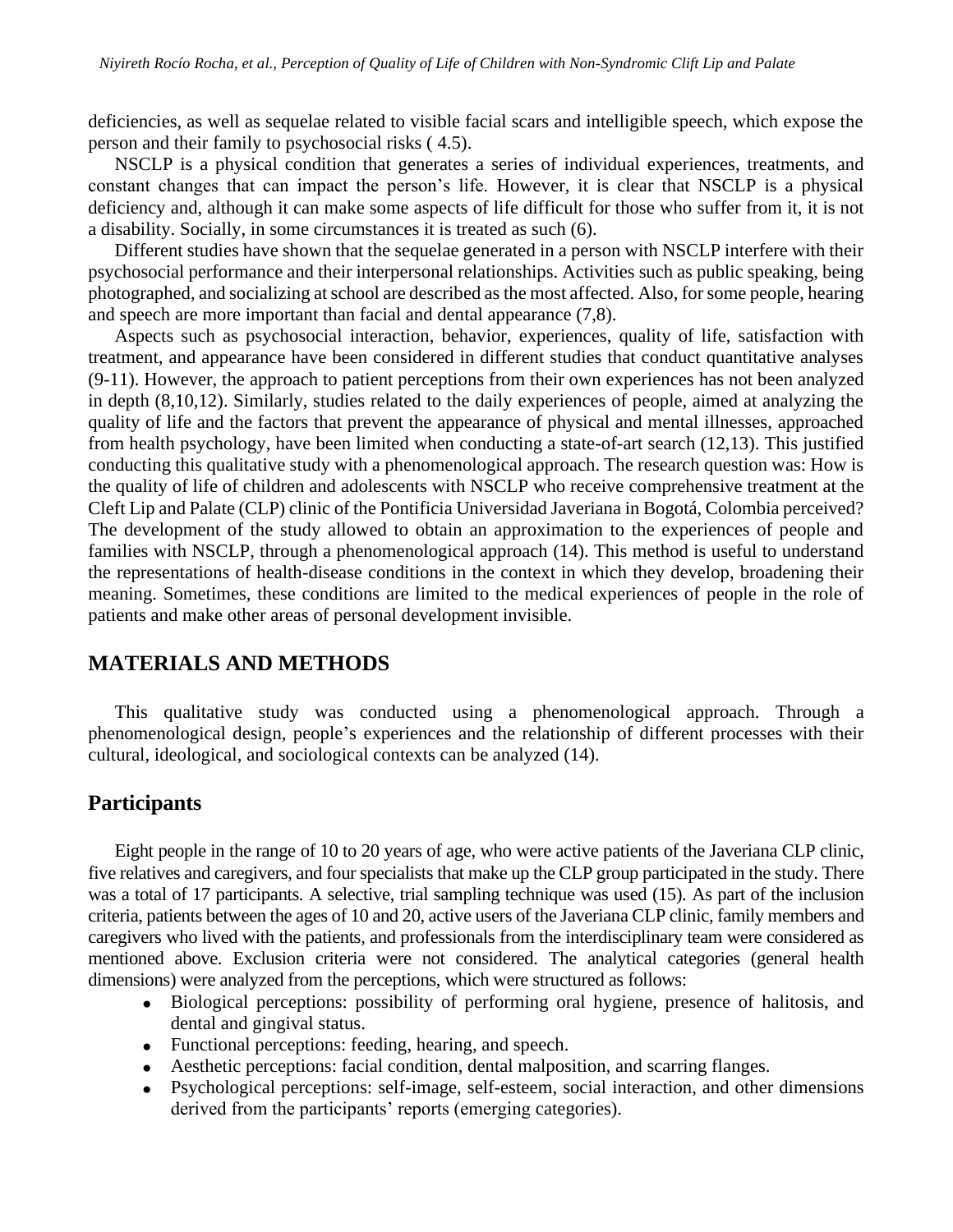These emergent (emic) categories arose from the participants' own perspectives, as well as their behavior patterns with respect to cultural and social beliefs. They were also a description in meaningful terms.

The Research and Ethics Committee of Javeriana's Dental School approved the study. Participation in the study groups and acceptance of recording was voluntary and signed through an informed consent. According to Resolution No. 008430 of 1993 of the Colombian Ministry of Health, this research was considered of no risk. The proposed methodology included interviews and focus groups without performing any intentional intervention or modification of the biological, physiological, psychological, or social variables of the individuals who participated in the study.

## **Procedures**

The study was conducted in 4 phases, distributed in three stages:

- Stage I: developed in 3 Phases, namely:
	- o Phase I: Approaching the individual with the condition and their family in order to inform about the goal and relevant aspects of the study. After reading and signing the informed consent by the patients and their families, the scope and objectives of the research, as well as the phases of the study, were explained to the participants.
	- o Phase II: Socialization process of the conditions and goal of the study in order to guide the thematic tracks of the interviews. For the orientation of the semi-structured interviews, scripts were designed considering the dimensions under analysis, which were reviewed and validated by an external advisor and expert in qualitative research.
	- o Phase III: Individual interviews were conducted with the participants of each group, using a voice recorder for recording. The content of the interviews was transcribed by a professional in psychology who was external to the research team. This phase also included the development of two focus groups (one made up of family members

and/or caregivers and the other by professionals). The units of analysis corresponded to the thematic tracks generated from the phenomenological reduction of the interviews, which were conducted by an expert advisor in qualitative studies and external to the research group.

- Stage II: contemplated the study of the understanding of the narratives where the content of the interviews and focus groups were read, delimiting the thematic units included, as well as the emerging categories.
- Stage III: the data analysis was conducted; it included reviewing the transcripts, coding and/or triangulation of themes, narrative reduction, and reviewing the findings by the research group. Regarding the content analysis process, the expert in qualitative analysis classified the findings through the Atlas Ti software, coding the dimensions proposed in the study, as well as the emerging categories. After coding, the information triangulation process was performed, in order to stem the results of the investigation.

# **RESULTS**

For the analysis of the findings, the identified categories of analysis (from the dimensions of general health) were examined. Each person exposed their perceptions about the problem raised.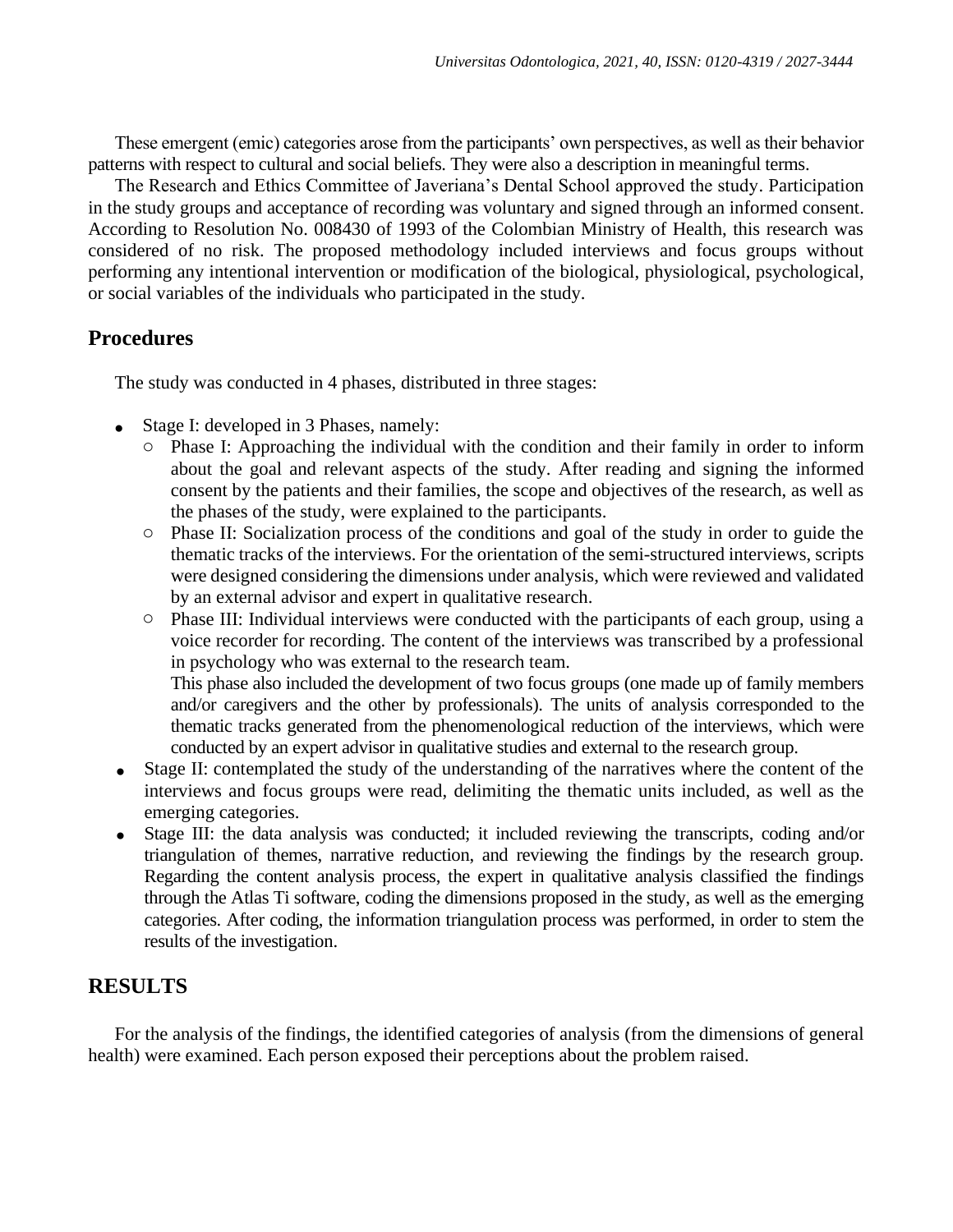Categories were grouped in five dimensions:

- 1. Biological
- 2. Functional
- 3. Aesthetic
- 4. Psychological
- 5. Emerging or additional.

#### **Biological Dimension**

The following subcategories were included in this dimension: ability to perform oral hygiene, presence of halitosis, and perception of dental and gingival status. From the information obtained from the narrations in this subcategory of analysis, the importance of an accompanying and supervising adult was recognized, so that the minor develops oral hygiene habits. It was also associated with discomfort due to intraoral procedures and devices, which sometimes remains as an excuse for inadequate oral hygiene practices. As for the subcategories of presence of halitosis and perception of dental and gingival status, none of the interviewees or family members reported them (Table 1).

| Biological Dimension. Patient and Caregiver Narratives* |                                                                                                                                                                                                                                                           |                                                                                                                                                                                                                                 |  |
|---------------------------------------------------------|-----------------------------------------------------------------------------------------------------------------------------------------------------------------------------------------------------------------------------------------------------------|---------------------------------------------------------------------------------------------------------------------------------------------------------------------------------------------------------------------------------|--|
| <b>Subcategories</b>                                    | <b>Patient Narratives</b>                                                                                                                                                                                                                                 | <b>Parent/Caregiver Narratives</b>                                                                                                                                                                                              |  |
| Possibility to perform oral hygiene                     | "I didn't use the device; brushing was very<br>difficult and they changed them and at that<br>time it was that the processes didn't<br>progress because it was time to do<br>everything again and one was sad and<br>worried" Male patient (15 years old) | "Well, he is disciplined with his<br>device and everything, with his<br>mouthwash and everything, because<br>I am very aware of that, waiting for<br>him to put on the device, that he is<br>washing his mouth and he does it." |  |
| Presence of halitosis                                   | Not reported                                                                                                                                                                                                                                              | Not reported                                                                                                                                                                                                                    |  |
| Perception of dental and gingival<br>status             | Not reported                                                                                                                                                                                                                                              | Not reported                                                                                                                                                                                                                    |  |

TABLE 1

\*Source: findings from the study

### **Functional Dimension**

This dimension of analysis included aspects related to feeding, hearing, and speech. In the narratives, the children reconstructed their life histories and identified emotional situations, which in some cases led them to remain silent, isolate themselves, and experience various feelings of psychological discomfort, especially when they talked to other people. However, they re-signified that as part of their life before but not their current one, since they noticed the change or progress through external support such as speech therapy, demanding teachers, constant feedback from the family, and extracurricular school groups, until they developed metacognitive tools, self-instruction, acceptance, habits, and routines that allowed them to constantly monitor their prosody and expressive slang. Thus, their phonation improved and the difficulty in relating to others was reduced. On the other hand, the professionals' narratives highlighted the expertise with which some children face this difficulty and how interventions at an early age facilitate the child's feeding and were particularly important in establishing the function and giving parents peace of mind (Table 2).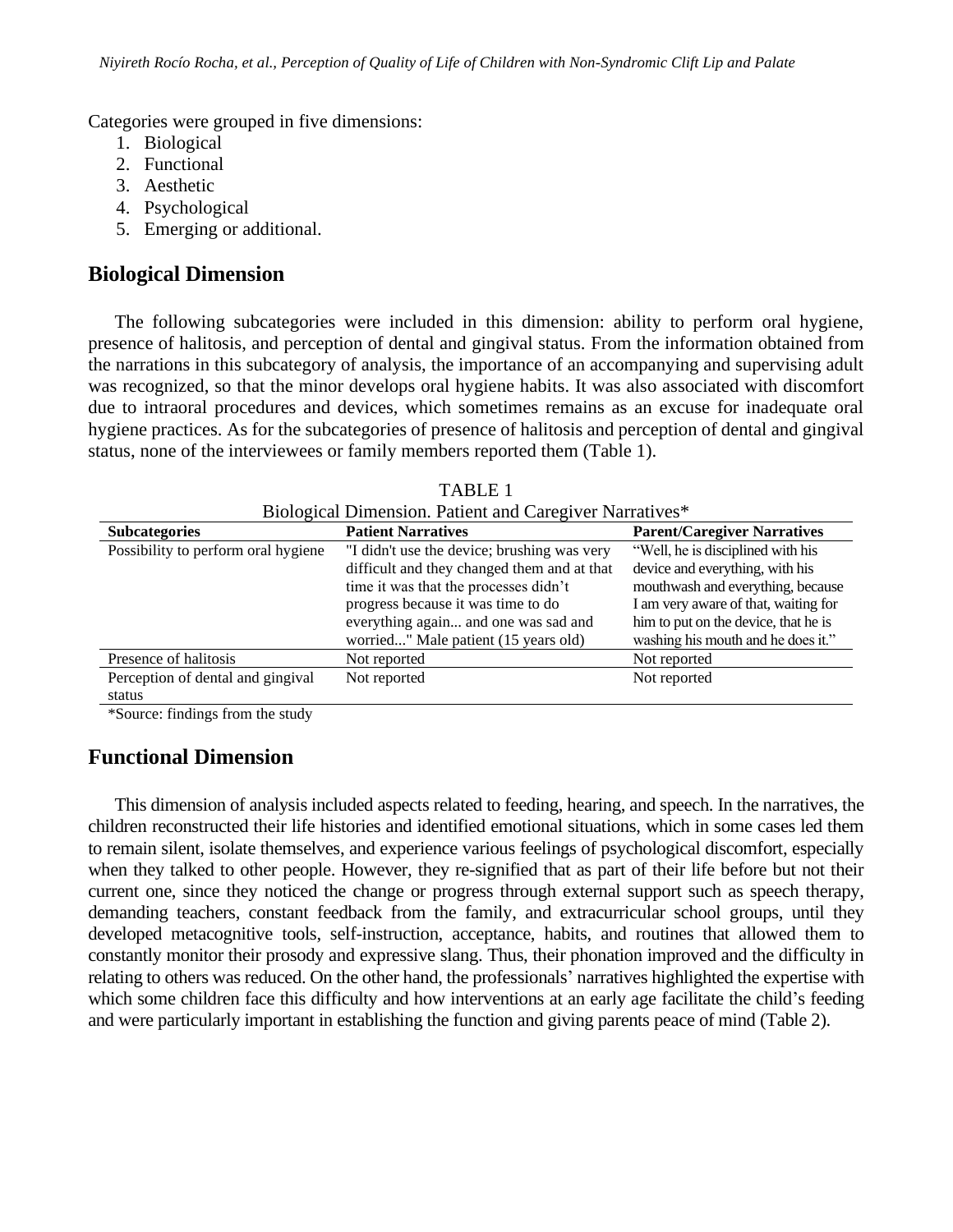| <b>Subcategories</b> | <b>Patient Narrative</b>                                                                                                                                                                                                                                                                                                                                                                                                                                                                                                | <b>Caregiver Narrative</b>                                                                                                                                                                        | r uncubilar Dhilchsion. 1 aucht, Carcgiver, and 1 rolessionals of the interdisciplinary Team<br><b>Professional Narrative</b>                                                                                                                                                                                                                                                                                           |
|----------------------|-------------------------------------------------------------------------------------------------------------------------------------------------------------------------------------------------------------------------------------------------------------------------------------------------------------------------------------------------------------------------------------------------------------------------------------------------------------------------------------------------------------------------|---------------------------------------------------------------------------------------------------------------------------------------------------------------------------------------------------|-------------------------------------------------------------------------------------------------------------------------------------------------------------------------------------------------------------------------------------------------------------------------------------------------------------------------------------------------------------------------------------------------------------------------|
| Feeding              | "Before, food would come<br>through my nose, but now with<br>the surgery and treatment, well,<br>not anymore." Male patient (10<br>years old)                                                                                                                                                                                                                                                                                                                                                                           | "It has changed for<br>the better, because<br>before the surgery,<br>the food, many things<br>came up to the nose,<br>and left him<br>breathless, so they<br>have been very<br>positive changes." | "Well, they come with many doubts, the<br>same as a first-time parent, for example,<br>how do I feed him with a cleft without<br>letting it go through his nostrils and this<br>is more important because if even a father<br>with a child who is born without a cleft<br>has a hard time, because children born<br>with cleft lip and palate have greater<br>difficulty feeding."                                      |
| Hearing              | "I was nasal and I didn't listen<br>well, but they taught me to speak<br>well and did the exercises and<br>controls and from there everything<br>changed, because I could let go<br>more and relate more." Male<br>patient (18 years old)                                                                                                                                                                                                                                                                               | Not reported                                                                                                                                                                                      | Not reported                                                                                                                                                                                                                                                                                                                                                                                                            |
| Speech               | "Now I speak well and I'm not<br>embarrassed to speak since<br>school and I've always liked<br>theater and it wasn't like before<br>when I was little because I was<br>embarrassed because I couldn't<br>speak, and I thought whether<br>I'm doing it or not, but I tried<br>and later, when I was older, I<br>entered the theater group at<br>school, in sixth grade more or<br>less, and it was a good<br>experience because it helped<br>me loosen up more and relate to<br>everyone" Male patient (18<br>years old) | "He can't talk fast,<br>when he wants to talk<br>fast, he can't and it<br>bothers him a bit."                                                                                                     | "I think that it is not easy to develop in<br>the society, today's children suffer from<br>bullying, the normal child, now imagine<br>the one with a condition of NSCLP that is<br>evident, many people look at it and<br>although with the same surgery it is<br>noticeable and, because of the way they<br>eat and speak, I have the perception these<br>patients and their parents do not live as<br>totally normal" |

TABLE 2 Functional Dimension. Patient, Caregiver, and Professionals of the Interdisciplinary Team

\*Source: findings from the study.

## **Aesthetic Dimension**

Three subcategories were identified in this dimension: facial condition, dental malpositions, and scarring flanges. The narratives showed significant improvements in appearance and functionality. This reinforces a sense of progress in the process that was expressed more frequently by adolescents, who have spent more time in interdisciplinary treatment. This made it possible to give meaning to the important direct relationship between the self-perception of progress and improvement and the emergence of positive thoughts and feelings that result in better emotional and personal qualities. To a lesser extent, some children expressed verbal rejection or discomfort with their image, even denying this dimension in their life goals.

Regarding the subcategory dental malpositions, the relationship between adherence to treatment and its progress was identified. The family narratives exemplified how factors such as the use of orthodontic appliances, comorbidity with other physical, mental, and constitutive conditions of the person that involve their use and how they affect the duration of treatment or authorization for surgical procedures. Another of the family and children narratives evidenced the complexity of expectations and beliefs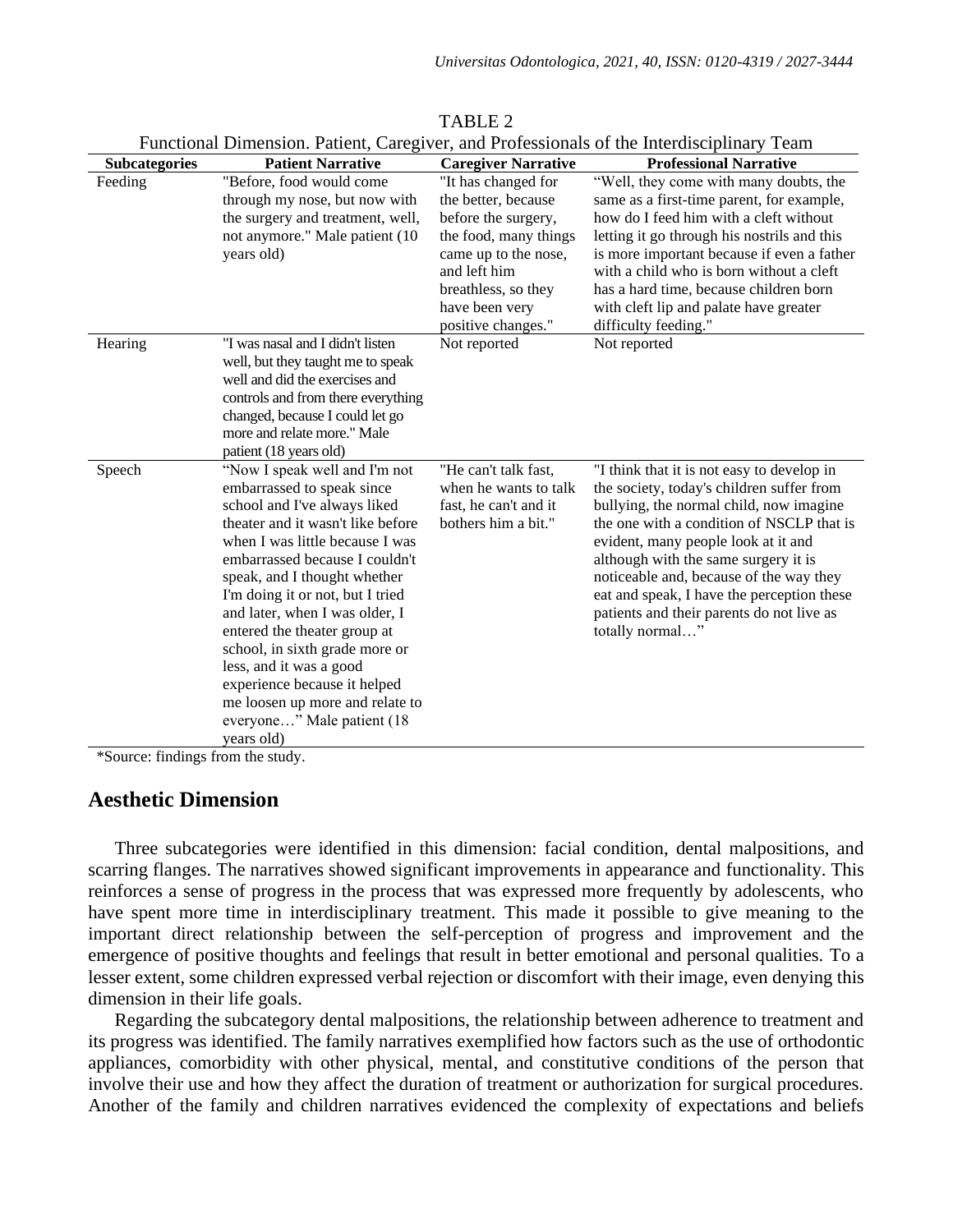regarding the main factor that requires attention at a certain stage of the process. Some of them are expectant regarding the functional issue; others regarding the aesthetic issue, which constantly moves between the immediacy of the needs and the adequate progress of the process (Table 3).

| Aesthetic Dimension. Patient and Caregiver Narratives* |                                              |                                                                                       |
|--------------------------------------------------------|----------------------------------------------|---------------------------------------------------------------------------------------|
| <b>Subcategories</b>                                   | <b>Patient Narrative</b>                     | <b>Caregiver Narrative</b>                                                            |
| Facial condition                                       | "When I see myself in front of the mirror,   | "It is already making a dent in her, the condition                                    |
|                                                        | I don't like it because I still don't have a | that knows that the physiognomy of the face is                                        |
|                                                        | normal shape." Female patient (12 years)     | changing, and her nose has changed, as if it is                                       |
|                                                        | old).                                        | going sideways  When will the day come                                                |
|                                                        |                                              | when I can operate? That is what she has right<br>now, that makes her uncomfortable." |
| Dental malpositions                                    | "Very well, I'm glad, because we've made     | " he wants his teeth to improve like feeling                                          |
|                                                        | a lot of progress and they did the           | like another child inside."                                                           |
|                                                        | reconstruction of the lip and I think that   |                                                                                       |
|                                                        | of the palate and from here and every        |                                                                                       |
|                                                        | time the teeth are better, I love it." Male  |                                                                                       |
|                                                        | patient (18 years old).                      |                                                                                       |
| Scar bands                                             | "In the mouth, in the form, from what I      | Not reported                                                                          |
|                                                        | was before to what I am right now, I am      |                                                                                       |
|                                                        | another person. I have seen people who       |                                                                                       |
|                                                        | were born that way that you can see their    |                                                                                       |
|                                                        | teeth, their lip pulled back" Female         |                                                                                       |
| $C^*$ 1.<br>$\sim$                                     | patient (19 years old)                       |                                                                                       |

| TABLE 3                                |
|----------------------------------------|
| $\mathcal{L}$ . The state $\mathbf{L}$ |

\*Source: findings from the study.

### **Psychological Dimension**

Subcategories identified in this dimension related to self-image, self-esteem, social interaction, and mood. Regarding self-image and self-esteem, the participants viewed positively how children and adolescents have experienced physical changes. For example, the value of a smile and social inclusion reflect the positive results of different therapeutic procedures.

It was evident that the children and adolescents reconstructed, from their narratives, how the NSCLP condition presents challenges, situations, and thoughts that put them in condition of vulnerability. However, it was observed how the children changed their passive roles by recognizing their condition and social stereotypes, since from an early age they developed social skills, character, and strategies to face negative aspects. In this regard, most of the participants defined themselves after overcoming the condition and, even, one of them identified it as his personal brand and from there he perceived himself as an example for people who share their condition.

Regarding the subcategory of social interaction, sensations of sorrow, anguish, and shyness are narrated, together with hope and desires to be more sociable. Likewise, the children and adolescents identified skills, attitudes, and strategies to successfully manage their relationships that have allowed them to feel increasingly competent. Most of the participants referred to meetings or activities with children with the same condition that resulted in positive experiences. They liked those contexts.

In the mood subcategory, at the beginning, children are exposed to situations, news, and procedures that affect their mood. However, they have the support of their mothers, psychologists, and friends who remind them that it is temporary and help them overcome those feelings. Given their condition and life history, they are children who from early ages are exposed to stressful events and procedures in which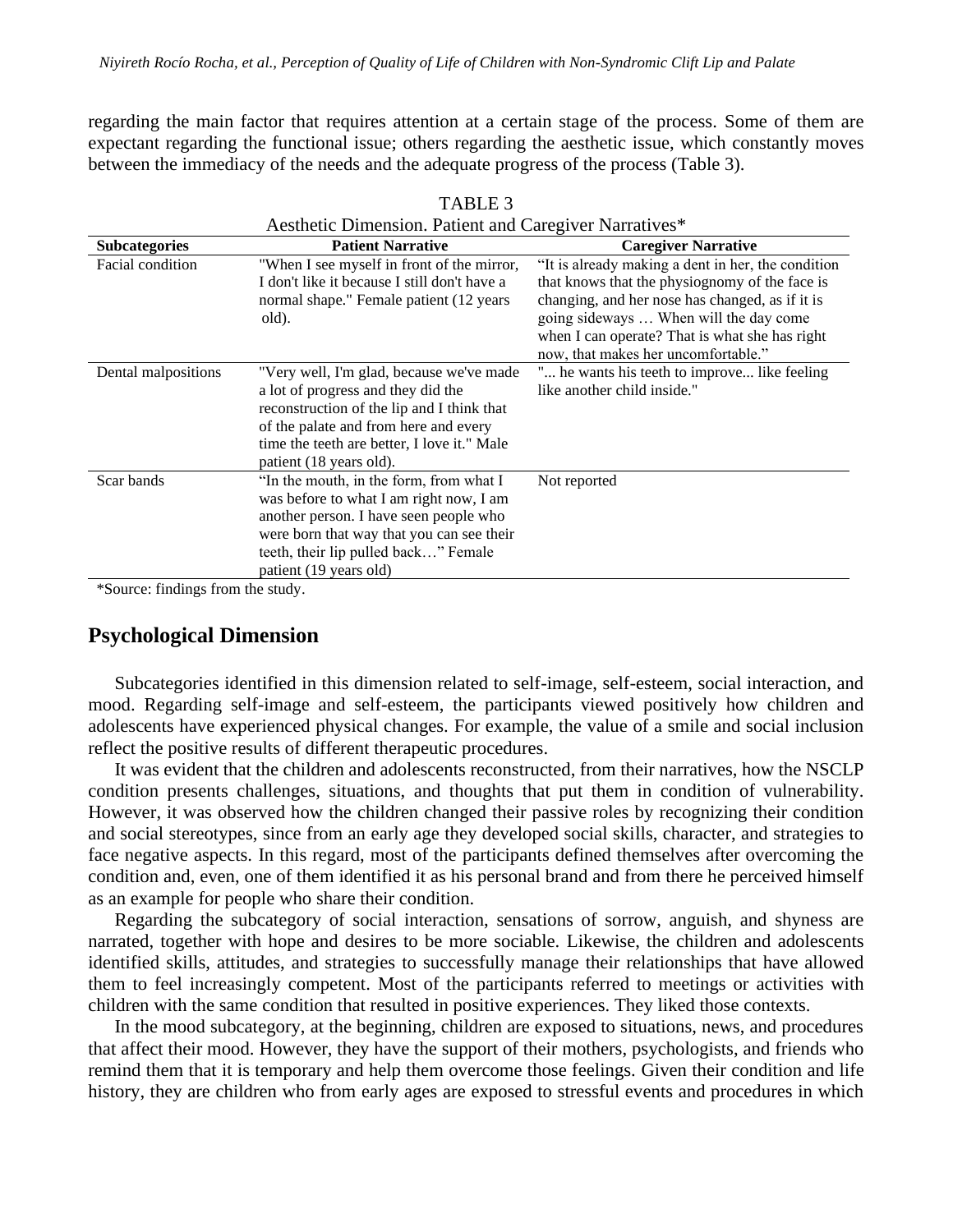anxiety is natural. However, they have the necessary understanding and support from their families and support networks.

During the interviews, one case of comorbidity between FLP and mental health disorders was identified. A parent acknowledged that there is no knowledge or interest in including the particular needs that their child may have in relation to the NSCLP in relation to the affectation of mental health. In return, he favorably recognized the comprehensive approach offered by the Javeriana program since, thanks to it, it has been possible to assertively guide the patients.

On the other hand, for the professionals of the interdisciplinary group, the expectations expressed by children and adolescents suggest that the treatments and support offered at the CLP clinic offer results that transcend clinical procedures. Likewise, they contribute to strengthening self-esteem, which favors social interaction with their peers (Table 4).

| Interdisciplinary Team* |                                |                                                                   |                                                      |
|-------------------------|--------------------------------|-------------------------------------------------------------------|------------------------------------------------------|
| <b>Subcategories</b>    | <b>Patient Narrative</b>       | <b>Caregiver Narrative</b>                                        | <b>Professional Narrative</b>                        |
| Self-image              | "More than anything it was     | Not reported                                                      | Not reported                                         |
|                         | the lip and teeth because I    |                                                                   |                                                      |
|                         | felt bad and sorry. And,       |                                                                   |                                                      |
|                         | every time I took pictures, I  |                                                                   |                                                      |
|                         | tried not to smile or          |                                                                   |                                                      |
|                         | anything like that." Female    |                                                                   |                                                      |
|                         | patient (12 years old)         |                                                                   |                                                      |
| Self-esteem             | "That was very painful, they   | "He tried to commit suicide, in                                   | " undergoing orthodontic                             |
|                         | are things that are never      | 2017. The psychiatrist has him with                               | treatment When you see them                          |
|                         | forgotten (bullying); but one  | medication, it is time to continue                                | smile, there is an impressive                        |
|                         | adapts and accepts; one gets   | with that and with his controls,                                  | change In fact, a girl recently                      |
|                         | used to it and from a very     | because at the same time the                                      | arrived with her parents She was                     |
|                         | young age they taught me to    | development of the orthodontic and                                | happy because she had already                        |
|                         | defend myself from being       | dental issue depends a lot on his                                 | finished her treatment seeing her                    |
|                         | harassed and since you         | mental part because, if he is without                             | smile at 15 years old, with minimal                  |
|                         | already have the strength      | crisis and those attacks, because it                              | surgeries and a totally normal girl,                 |
|                         | and even more so when I        | will remain much longer, but the                                  | included in society because that's<br>how she felt." |
|                         | started to speak well." Male   | idea is to be able to manage it in the                            |                                                      |
|                         | patient (18 years old)         | best way with all the support from<br>psychiatry and psychology." |                                                      |
| Social interaction      | "When I went to the new        |                                                                   | "I believe that growing in the society               |
|                         | school, there were some        |                                                                   | is not easy. Today's children suffer                 |
|                         | children who told me that I    |                                                                   | from bullying, the normal child; now                 |
|                         | was very ugly, and there       |                                                                   | imagine the one with a condition of                  |
|                         | was one who became my          |                                                                   | NSCLP that is evident"                               |
|                         | friend because he didn't care  |                                                                   |                                                      |
|                         | that I was like that" Male     |                                                                   |                                                      |
|                         | patient (10 years old)         |                                                                   |                                                      |
| Mood                    | "Today I was going to have     |                                                                   | Not reported                                         |
|                         | surgery. Unfortunately, it was |                                                                   |                                                      |
|                         | not possible because I have    |                                                                   |                                                      |
|                         | heart problems and yesterday,  |                                                                   |                                                      |
|                         | I got too depressed  but as    |                                                                   |                                                      |
|                         | my mother explained to me,     |                                                                   |                                                      |
|                         | life continues." Male patient  |                                                                   |                                                      |
|                         | $(16 \text{ years old})$       |                                                                   |                                                      |

TABLE 4 Psychological Dimension. Narratives of Patients, Caregivers, and Professionals from the

\*Source: findings from the study.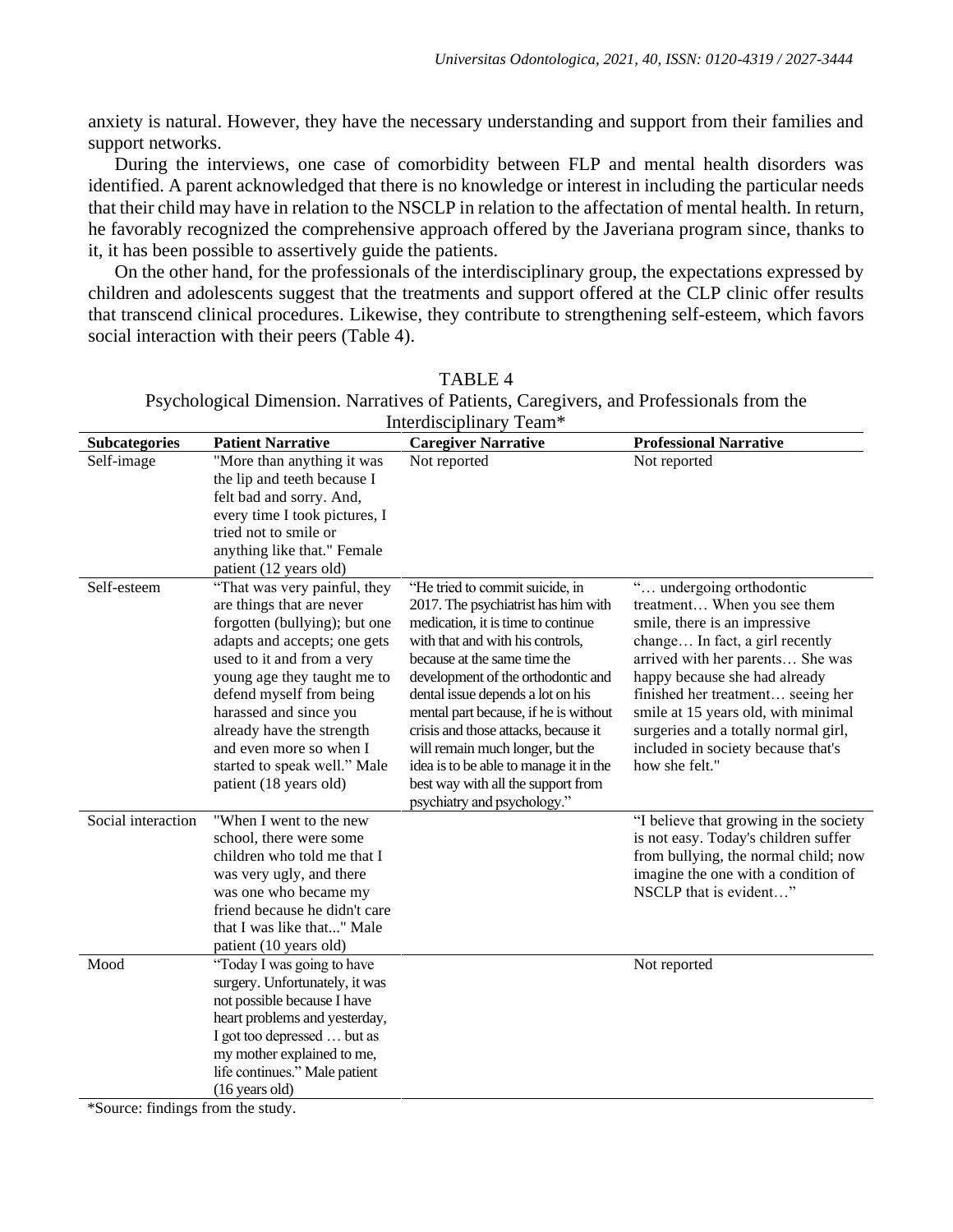## **Other Analytical Dimensions (Emerging Categories)**

The following emerging categories were identified in the narratives: social discrimination, perception of pain, educational issue, family support/rejection, and other activities. Regarding social discrimination, most of the participants were victims of bullying in school, which generated emotional affectation for being exposed to nicknames, constant teasing, rejection and exclusion from groups and activities. Among some adolescents reactive (aggressive) behaviors were justified when facing derision, while for others harassment prompted them to be more selective with whom they hang around and to develop "filters" from the comments. Only loved ones and people who know about the child's condition were relevant. Some children justified people who constantly ask them about their CLP and those who bother them, because they do not know anything about it or do not seek to cause harm.

In the family context, a mother's narrative recounting that, due to her son's NSCLP, the whole family moved to another place of residence stands out. They were tired of the derogatory treatment by other members of their community. In another case, a mother reports that she struggled getting the health system to provide care to her daughter due to issues related to bullying in school. She stressed that the comprehensive care they received from the Javeriana professional team has been fundamental to overcoming bullying.

On the other hand, the narratives of the professionals allow us to approach the impact of NSCLP and its treatment. They referred to the limited support available for people with this condition, which is evident in the long waiting times, the need for comprehensive treatment, and the disinterest of society in this population.

With reference to the perception of pain associated with dental treatments, a dichotomy towards relativization was perceived. Some participants did not acknowledge having experienced pain in their treatments, their daily life, or as a product of the CLP condition. In contrast, some participants assumed resilient postures that allowed them to empower themselves with their treatment and overcome the discomfort that it generated.

In the educational dimension, parents were concerned about the difficulty of finding educational institutions where their children feel supported. The existing institutions are expensive, which increases the "emotional exhaustion" that entails that the children complete cycles to adapt to new schools over and over again. From the interviews with the adolescents, it was evident that there are "desires and hopes" to pursue higher education studies.

The family support category was pertinent as a way of entry for caregivers and parents to be able to share and reconstruct the process and life story that accompanying their children with NSCLP has generated. As part of the highlighted learning and stories of personal struggle, it was found that some parents begin a process of acceptance through the basic stages of denial, uncertainty, and guilt. Some faced it alone and felt hopeless about the possibility of "normality" for their children. Other parents had professional support and guidance since their children birth, which allowed them to re-signify and objectify the condition of NSCLP from the beginning, which resulted in greater coping tools.

On the other hand, some adolescents highlighted having received family support with the presence, physical proximity of their relatives, and manifestations of care for them. One of the children spoke about the mother's feeling of guilt when she felt that the CLP was, perhaps, a consequence of inadequate prenatal care and controls.

Parents and caregivers expressed they unconditionally accompany their children, but recognize tensions and conflicts with their partners, when defining how to address their children's life situation. They go through moments in which they see them as disabled and sick, they overprotect them, until they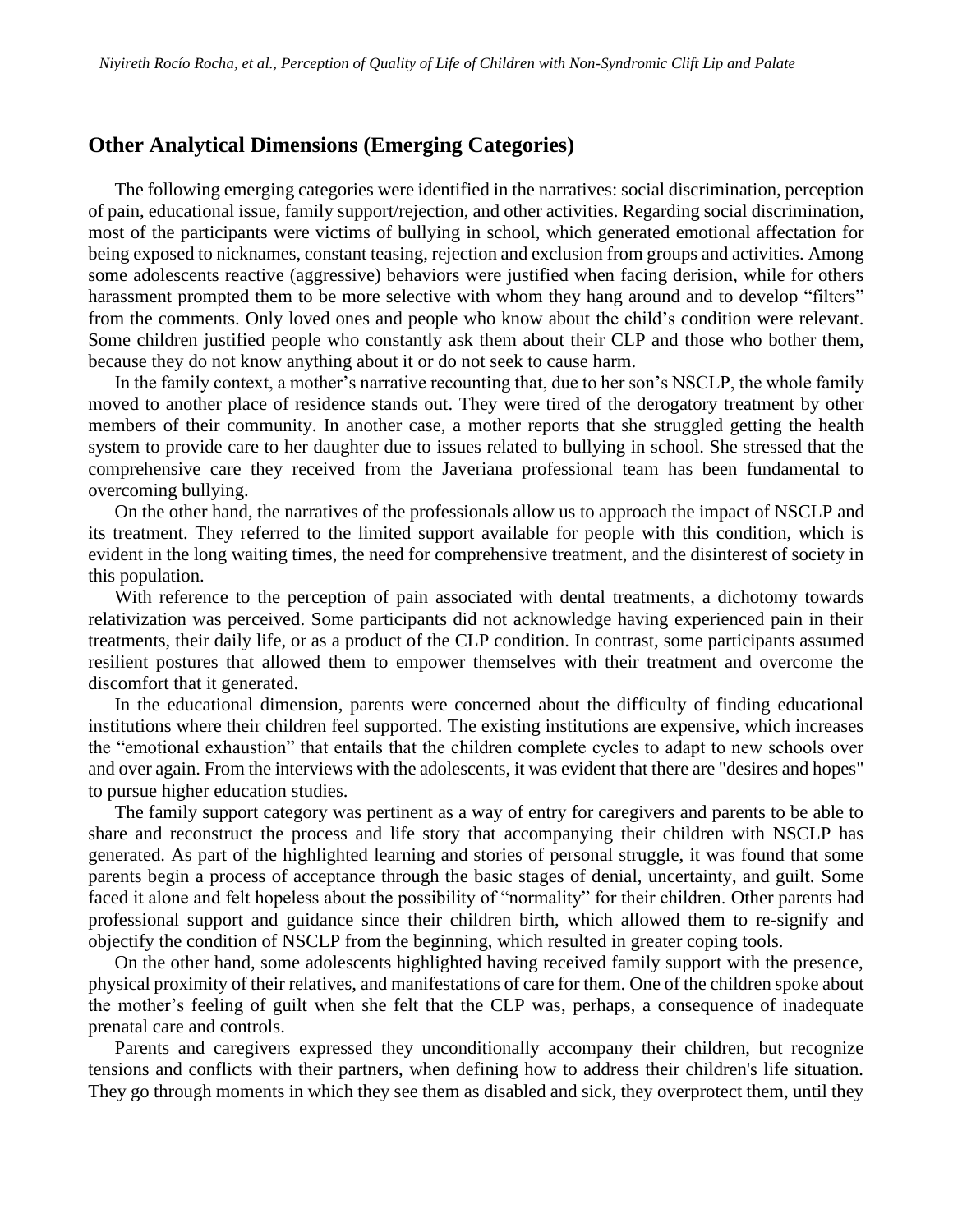perceive them as "as if nothing was happening." It is evident that parents who act together develop optimal parenting patterns and styles in the family. Another tension identified in the narratives of parents and caregivers is related to the conceptions, prejudices, and attitudes of the extended family, which sometimes go against the parents' determinations.

It is worth mentioning cases of family rejection in the life history of children with CLP, for short periods, while their parents and relatives assimilate the condition. In other cases, such rejection set the tone of the relationship with said relative. For their part, professionals acknowledge that they have developed skills to investigate, support, and inform families about the basic aspects of NSCLP and those areas of adjustment that improve adherence to and evolution of treatments. They are aware that each child and the family bring their own accumulation of fears, myths, beliefs and, therefore, different attitudes, which sometimes do not allow adherence to the process or coexistence with the minor.

Another emerging category is related to other activities that children and adolescents are usually unable to perform in daily life due to their NSCLP status. They include playing a musical instrument, whistling, sipping, and blowing. The children took such activities as personal challenges to measure or quantify their progress (Table 5).

| <b>Subcategories</b>     | <b>Patient Narratives</b>                                                                                                                                                                                                                                                                                                                                                                                                                                                         | <b>Caregiver Narratives</b>                                                                                                                                                                                                                 | <b>Professional Narratives</b>                                                                                                                                                                                                                                                                                                                                                        |
|--------------------------|-----------------------------------------------------------------------------------------------------------------------------------------------------------------------------------------------------------------------------------------------------------------------------------------------------------------------------------------------------------------------------------------------------------------------------------------------------------------------------------|---------------------------------------------------------------------------------------------------------------------------------------------------------------------------------------------------------------------------------------------|---------------------------------------------------------------------------------------------------------------------------------------------------------------------------------------------------------------------------------------------------------------------------------------------------------------------------------------------------------------------------------------|
| Social discrimination    | "I would say difficult because<br>there are people who don't<br>understand this problem and what<br>they do is criticizing me, make<br>fun of me, mock me, they call me<br>names." Male patient (15 years)<br>old)<br>"Partly it's hard, because when<br>you leave school, they start<br>bullying you and you can start<br>being aggressive; I say it for my<br>part, because I was suspended<br>many times because I have been<br>bullied a lot." Male patient (18<br>years old) | "Everyone was: "that the girl is<br>sick," "that the girl was born<br>sick," "let us come and look at<br>her," and that was like seeing<br>something strange; so, we left<br>Huila [department of Colombia]."                               | "The staff, the human<br>resource is there, but the<br>funding part is difficult;<br>it would be necessary to<br>look for more financing<br>and that the health plan<br>covered all the<br>treatments, since there<br>are some that are not<br>covered. The part of the<br>motivation or that the<br>patients attend is another<br>topic because the<br>treatments are very<br>long." |
| Perception of pain       | "Yes, that was very painful; there<br>are things that are never<br>forgotten, but one adapts and<br>accepts that because one gets used<br>to it." Male patient (12 years old)                                                                                                                                                                                                                                                                                                     | "For example, the mask; I know<br>that she could improve faster if<br>she wears it more constantly; but<br>she sometimes, like she gets tired<br>and, well, one understands and<br>one also feels because she, well,<br>she is also tired." | Not reported                                                                                                                                                                                                                                                                                                                                                                          |
| Educational<br>dimension | "Well, I study and prepare to,<br>God willing, be a social worker."<br>Female patient (12 years old)                                                                                                                                                                                                                                                                                                                                                                              | " the school he is in at the<br>moment is very expensive,<br>because it was not possible to<br>have him accepted at another<br>district school or at a private<br>school; we knocked on many,<br>many doors and they were closed<br>to us." | Not reported                                                                                                                                                                                                                                                                                                                                                                          |

TABLE 5

Emerging Dimensions. Patient, Caregivers, and Interdisciplinary Team Subcategories and Narratives\*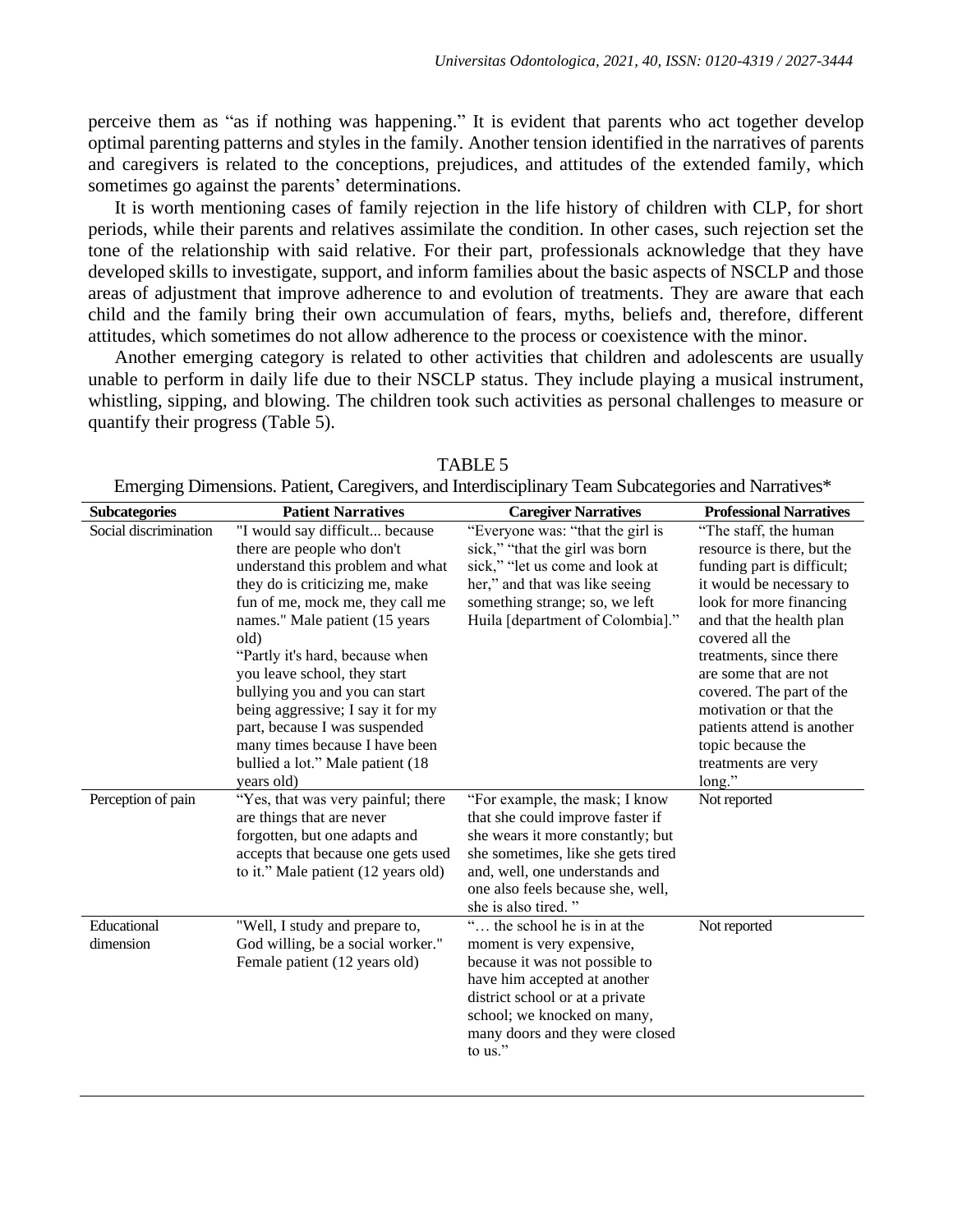| Family support or<br>rejection | " they told me that it was a<br>surprise that I was born like this;<br>it was like my mother's fault<br>because she did not comply with<br>the prenatal controls and things<br>up to date; but they are things that<br>are already past and we found out<br>at my birth. " Male patient (18)<br>years old).<br>"In my house they didn't talk<br>about anything, but there was no<br>lack of people who came and<br>looked at me and asked who I was<br>or what had happened to me and<br>sometimes even the same<br>relatives denied me." Male patient<br>$(18$ years old)<br>" because practically my father<br>was never there, so to speak, he<br>was never good for anything; I<br>did not have the support of my<br>father, only that of my mother."<br>Male patient (18 years old). | " since she was a little girl we<br>taught her to have high self-<br>esteem, so that she would not feel<br>less than anyone, and that she<br>would never let herself be<br>affected by it; and that is what we<br>tell her now, that she is very<br>beautiful, she is the same as all<br>people, she has the capacity, she<br>is very intelligent, I even<br>managed to tell her that children<br>like her had greater capacities<br>than we had." | " the support and<br>presence of relatives is<br>decisive in these patients<br>because it marks the<br>concept that the child<br>has of themselves with<br>respect to the condition;<br>marks their adaptability,<br>their adherence to<br>different treatments; it<br>marks the evolution of<br>the treatments and,<br>ultimately, marks the<br>development of that<br>person in the human and<br>personal aspect of it." |
|--------------------------------|-------------------------------------------------------------------------------------------------------------------------------------------------------------------------------------------------------------------------------------------------------------------------------------------------------------------------------------------------------------------------------------------------------------------------------------------------------------------------------------------------------------------------------------------------------------------------------------------------------------------------------------------------------------------------------------------------------------------------------------------------------------------------------------------|----------------------------------------------------------------------------------------------------------------------------------------------------------------------------------------------------------------------------------------------------------------------------------------------------------------------------------------------------------------------------------------------------------------------------------------------------|----------------------------------------------------------------------------------------------------------------------------------------------------------------------------------------------------------------------------------------------------------------------------------------------------------------------------------------------------------------------------------------------------------------------------|
| Other activities               | " I limited myself to do many<br>things; for example, many people<br>told me that I could not play the<br>flute, nor sip a straw, and in the<br>end, I was able to do it; I ended<br>up playing well, but I still haven't<br>been able to sip with the straw."<br>Female patient (15 years old)                                                                                                                                                                                                                                                                                                                                                                                                                                                                                           | "She's in the dance group and<br>she's into all of that stuff. And it<br>is what makes me think that she is<br>confident and calm right now."                                                                                                                                                                                                                                                                                                      | Not reported                                                                                                                                                                                                                                                                                                                                                                                                               |

\*Source: findings from the study.

#### **Focal Groups**

Through the focus groups, relevant information was obtained that showed the needs of the parents, by relating the treatment and its quality with the success and evolution of their children in the face of a good service. This would have an impact on the life of each one of them, since each improvement, both physical and emotional, contributes to the quality of life of these patients.

Likewise, the professionals spoke about the experiences that, as a group, they have had. They also commented on the challenges and needs of the interdisciplinary team to provide quality services that contribute to each patient of the CLP clinic having the opportunity to obtain optimal results that favor their quality of life.

Regarding the pre-established dimensions, the most frequent to identify the themes of the focus groups were identified in the social dimension:

"… I think that children are very cruel and can make fun of a child with the condition, and that is due to lack of information; because, if there is a child with this condition in a classroom and some healthy children see him, parents should know about this situation so that the father of the healthy child can explain to him that the child with NSCLP is normal and that they should not make fun of them because they could hurt them." Professional of the Interdisciplinary CLP group.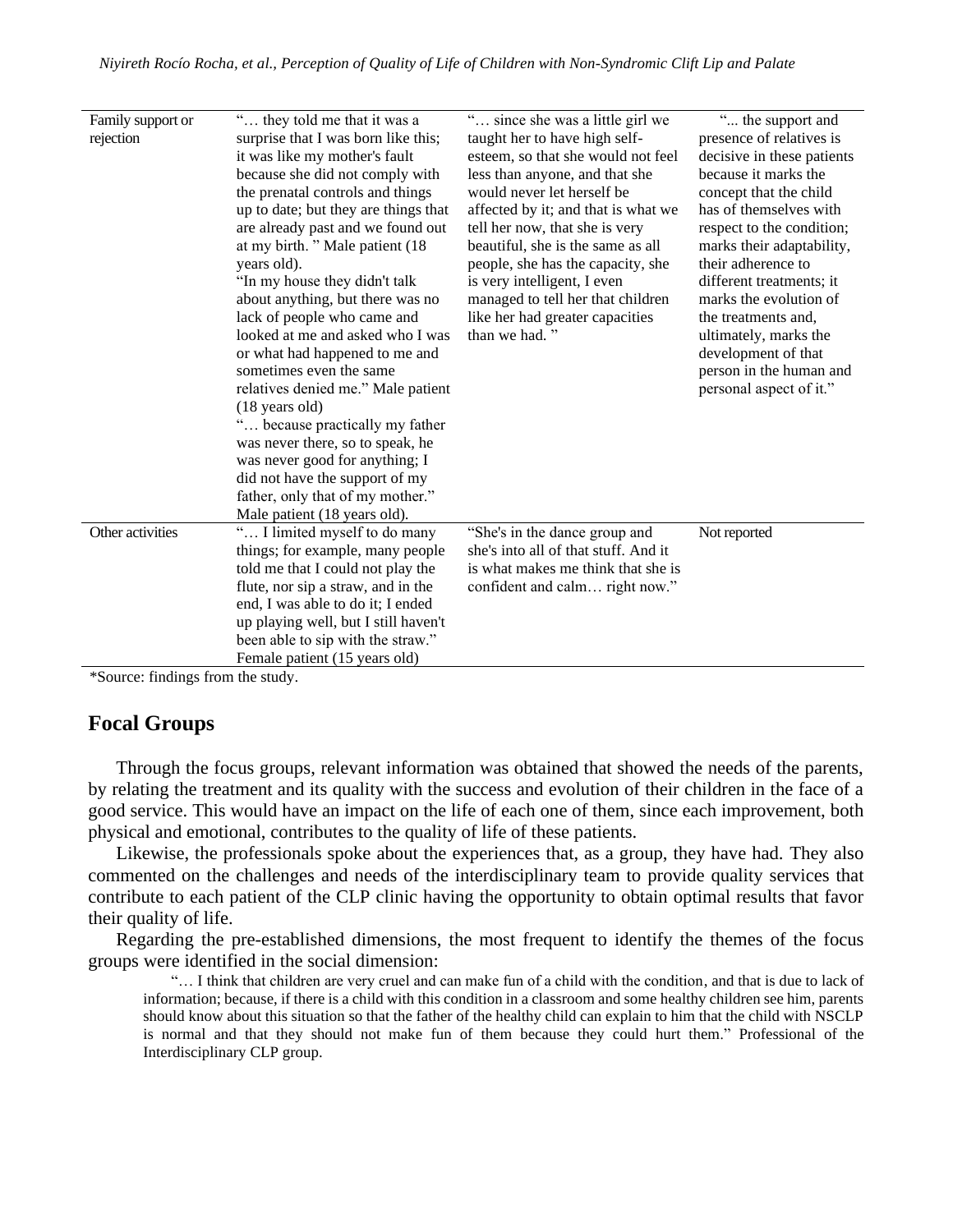On the other hand, the categories derived from the interviews to conduct the focus groups were trajectory in the program and family support:

"... the support and presence of relatives is decisive in these patients because it marks the concept that the child has of themselves with respect to the condition; marks their adaptability, their adherence to different treatments; it marks the evolution of the treatments and, ultimately, marks the development of that person in the human and personal aspect of it." Professional of the Interdisciplinary CLP group.

#### **DISCUSSION**

The concept of quality of life addresses all dimensions of general health and its perceptions. Under this concept, the facial condition, the biological implications (feeding, hearing and speech), self-image, selfesteem, social interaction, and the implications for the mental health of patients with CLP are evaluated. They provide information to determine the degree of emotional adjustment of people with CLP, which was clearly identified in this study and is consistent with what has been described by several authors (16,17). Carrera, *et al*., in 2011 (10), mention that, "... studying the relationship between the perception of quality of life in children with NSCLP and other associated oral conditions could improve communication between patients, their parents, and the team treatment, as well as to improve the understanding of the relationship between oral health and the emotional states of children and the lives of their families..." This was perceived as an opportunity to understand how interdisciplinary treatment should adjust to what the person with CLP feels, desires, and experiences from their reality. On the other hand, the qualitative literature was scarce, which should be considered and valued in studies such as this one. Authors such as Sadala, *et at*., (14) highlight the relevance of the interpretations that people give to life experiences.

In relation to the aspects that most affect quality of life, this research indicates that social acceptance, psychological aspects such as self-image and self-esteem, and social interaction are the most relevant in the lives of the patients and parents interviewed. They are followed by family support, which agrees with Palacios, *et al*., in 1999 (6), Rando, *et al*., in 2018 (18) and Márquez, *et al*., in 2013 (19). Such studies have suggested that the child, adolescent, and adult population with CLP is vulnerable to equal integration into the family, school, and social environment. This situation makes it necessary to inquire about the family environment and coexistence, which was important in the development of this research, since it revealed that most relatives spoke of parenting with permissive and overprotective nuances to prevent social and family rejection from spreading. give in certain contexts.

The biological dimension suggested that oral hygiene is one of the most difficult activities to conduct due to the presence of orthodontic appliances, dental malpositions, and defects in the formation of the teeth adjacent to the fissure, among others. This agrees with what was described by Giusti, *et al.* (20), who warn of a substantial risk of developing caries and gingival disease among these patients. In this regard, different authors agree that the accumulation of food debris and bacterial plaque, dental malpositions, orthodontic appliances and the presence of residual fistulae, among other factors, increase the risk of caries and periodontal disease in individuals with PLC (21, 22).

In the functional dimension, eating, hearing, and speech problems were included as elements that commonly affect facial appearance and social development, as well as cognitive functioning (23). In this regard, the impact of orofacial clefts on quality of life, according to Zeraatkar, *et al*. (24), include disability, pain, and suffering, as well as impairment of vital and daily functions such as eating, smiling, and communicating. This was evident in the research and in some patients' narratives, when referring to inappropriate speech as a reason for rejection and social and school exclusion.

Thus, psychological adjustment tends to be challenging for children with NSCLP, when addressing aesthetic concerns and speech difficulties, as also suggested by Escudero, *et al*. (25). Although the present study showed that the main problem is related to the difficulty in pronouncing words, it stands out that the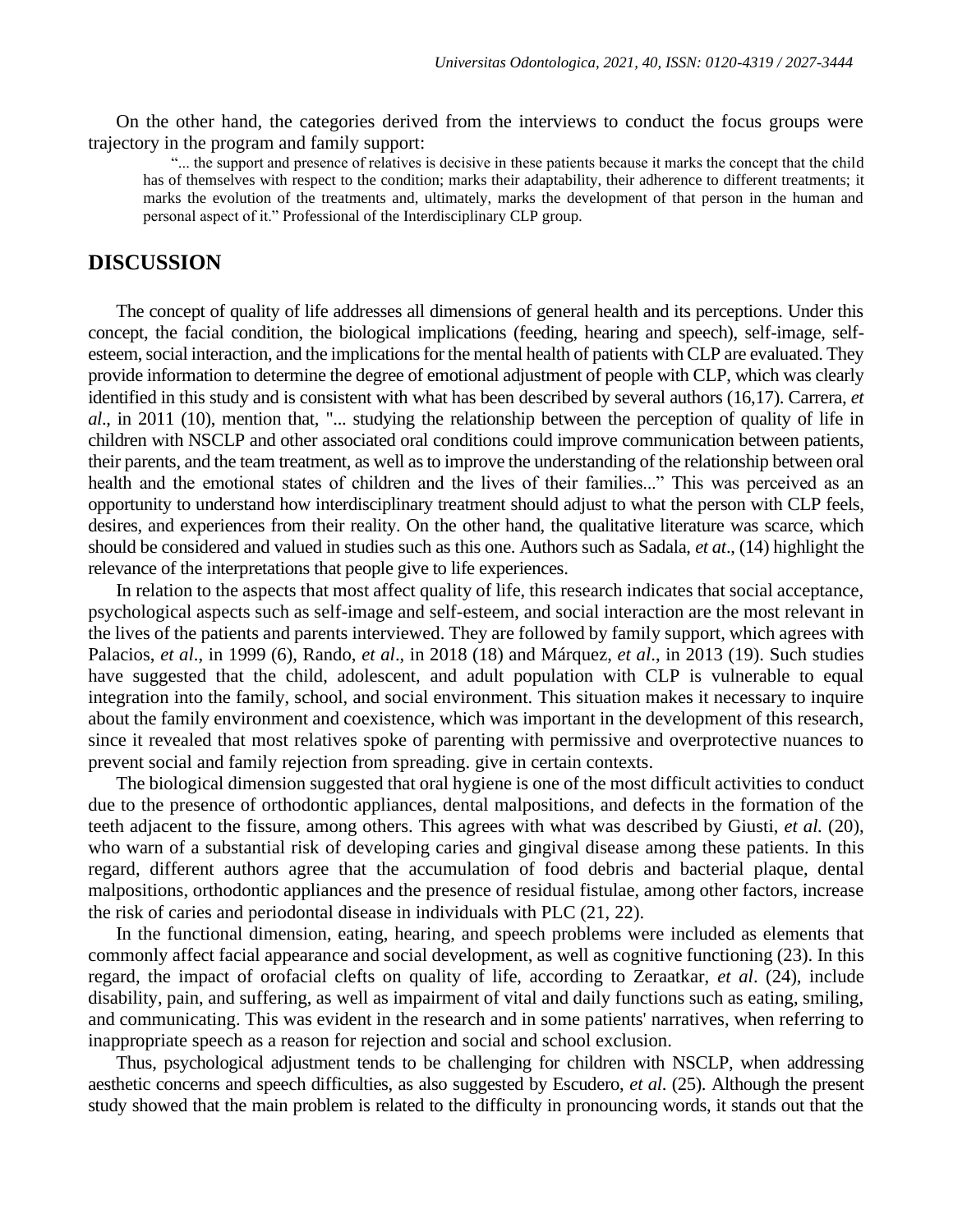articulation errors in the production of the sound are mainly due to the fact that the impact of the CLP is more related to compensatory failures in the production of sound than by the inability to emit them correctly.

On the other hand, regarding the aesthetic dimension, the research showed that physical appearance is more important in adolescents, especially women. However, in young children, looking different for some is important while for others it is not. These findings are consistent with what was described in 2018 by Hlongwa and Rispel (26), who explored self-concept and behavioral difficulties in children with different degrees of facial malformation and types of CLP and identified variable results. This suggests that not only the condition related to CLP influences self-image. Elements such as the family environment, the identification of the maternal and paternal image and stimuli from other contexts can influence self-perception, which could be expanded in future research with objectives similar to this one.

Breseke (27) applied a semi-structured survey to explore experiences among adolescents with acquired or congenital facial differences. Participants mentioned frequent stigmatization and discrimination that had negative social implications, among which self-esteem and self-image were negatively impacted. This was shown in our findings in the category of psychosocial aspect. One adolescent stated that the appearance of her nose was her most important concern.

According to Hunt, *et al*. (28), the differences in function and aesthetic abilities in patients with NSCLP put them at risk of psychosocial maladjustment. They found that a percentage of them are exposed to risks of social acceptance, behavior problems, and emotional distress, which was also found in the present study. The foregoing suggests exploring the perception of class in order to delve into the possible stigmatization and group and peer exclusion.

Regarding the psychological dimension, a representative affectation was observed, since by requiring multiple surgical interventions and long-term complementary treatments, the aesthetic and functional results can have a negative impact on the social and emotional development of the patients. These elements have a negative impact on health-related quality of life. These findings coincide with those described by Naros, *et al*. (29), who found affectation in self-esteem by correlating an increasingly higher social burden with increasing acceptance or rejection in the social circle of people with CLP, especially parents. This is explained from the contexts of social interaction in school settings that, somehow, can have a negative influence.

In the group of adolescents, especially among women, self-concept is lower due to social factors in which aesthetics represents a relevant component. This was also described by Naros, *et al*. (29), and Tedesco, *et al*., in 1997, cited by Zeraatkar in 2019 (24), who found that patients with NSCLP had problems with being teased and exhibited anxious behaviors, were withdrawn, and were depressed. This was also identified in the narrative of an adolescent in the present study. On the other hand, Turner, *et al*., in 1997, cited by Zeraatkar, *et al*., in 2019 (24), indicated that psychological difficulties are not only limited to children with CLP, but also to their parents, who experience emotional crises. Parents face the stress of raising a child with NSCLP, which was recounted by some parents interviewed in this study.

The present study shows that the impact of the CLP condition is a determinant in the well-being of the person in their self-image and their way of relating to their peers and family members. This is consistent with the findings of Hunt, Burden and Johnston, cited by Márquez in 2013 (6), who determined that the psychosocial impact of people with CLP is related to psychological functioning and personality, self-concept (including self-esteem and self-confidence), body image and satisfaction with facial appearance, speech difficulty, and aesthetics. Other associated factors include behavioral problems, social functioning, anxiety, depression and attachment, development, and learning (16,30).

Chiquito Coy (31) emphasizes that the ideas of remodeling biography and identity are related to the narratives of the participants. She highlights how identity can be transformed to express dreams and expectations framed in the quest to be "ordinary" people, without any facial alteration. This was evident in narratives such as wanting to be "normal" or less different (32). Rodríguez and González (5) describe the experiences of people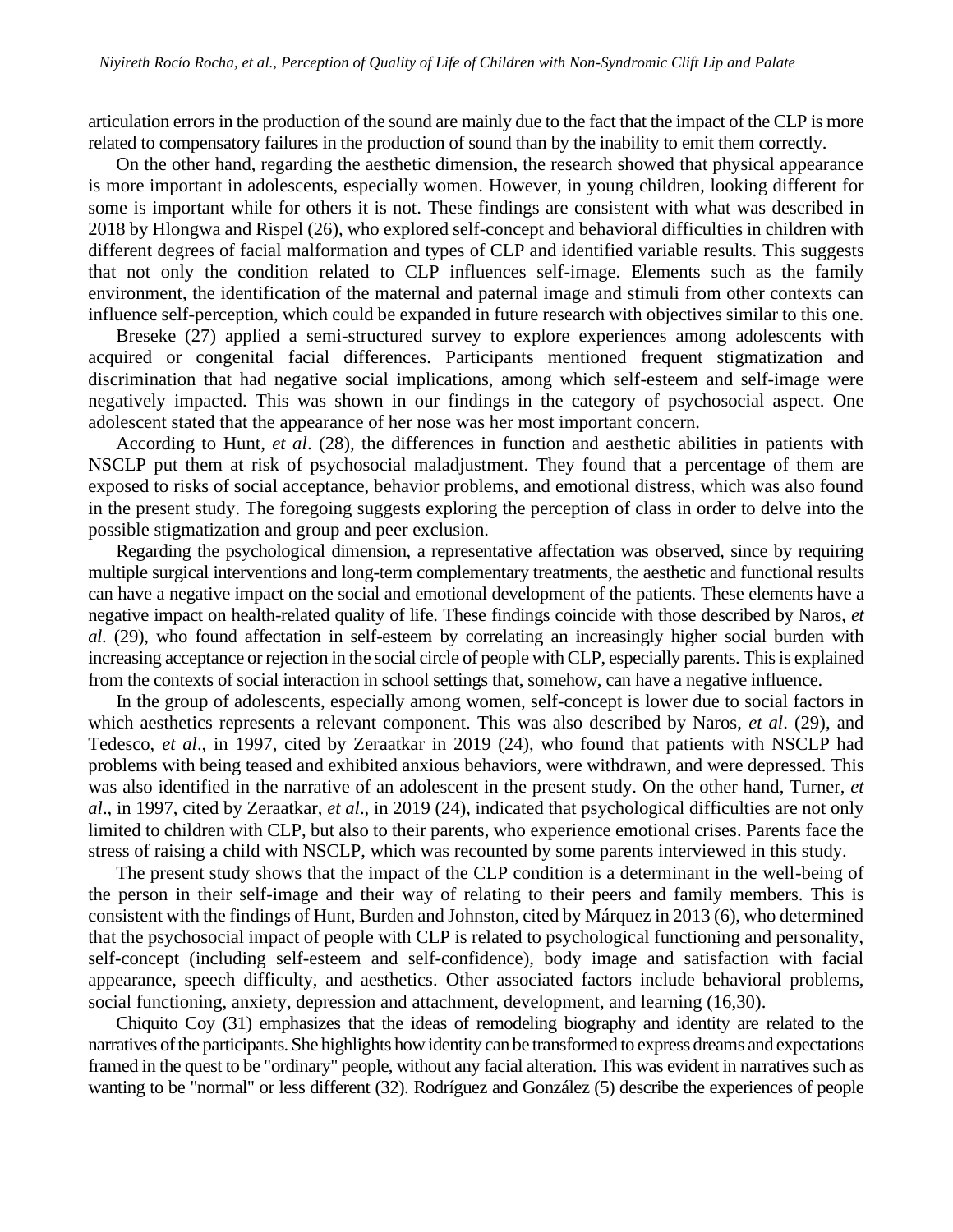who share the same condition. They relate physical appearance to psychosocial functioning, which is clearly visible in the participants of this study, for whom having NSCLP made them different (33).

Zeraatkar, *et al.* (24) explored the quality of life in patients with NSCLP from the point of view of caregivers and after surgical procedures. They describe that the most critical problems were related to functional well-being and socioemotional involvement that contributed to a lower quality of life in children. These findings are similar to those of this research, considering that the parents' reports about the surgical therapies their children underwent generated discomfort and socio-emotional effects due to pain and the inability to eat and perform oral hygiene.

In this study, some emerging categories were derived that were related to: presence of pain before dental treatments, educational expectations, and the possibility of performing or not performing activities in daily life such as whistling, blowing, sipping, and playing a musical instrument. This coincides with the findings of Vélez and Álvarez (34).

On the other hand, this study showed that, for some participants, being cared for by interdisciplinary teams makes treatment results optimal, because of the comprehensive approach. It includes the awareness of family members and the social circle in which the person operates. In this regard, Nicholls, *et al*. (35) concluded that multidisciplinary teams in charge of the comprehensive management of patients with CLP should sensitize parents, educators, and employers about the impact of this condition through the promotion of programs aimed at improving self-esteem and social inclusion and skills, such as confidence to speak in public.

As part of the qualitative methodology used in this work, focus groups sought, based on a carefully designed discussion, to identify the perceptions of the participants about a particular area of interest (36). In this case, due to the fact of being born with CLP, the focus groups sought to identify the perceptions, considering feelings, emotions and attitudes, both of the parents and of the professionals of the interdisciplinary group. This made it possible to obtain relevant content and an approach to the needs of the parents, who became more involved with the treatment, its quality and success, and the evolution of their children in the face of a good service. It was investigated how the latter affected the lives of each of them, in terms of physical and emotional improvement and the contribution to the quality of life of the patients. Our findings agree with those of Escobar and Bonilla (37), Cisneros, *et al*. (38) and Rosado, *et al*. (39).

Likewise, the professionals indicated that the purpose of the interdisciplinary team is to provide humanized and quality health care services. They must contribute so that each person who attends the CLP clinic obtains optimal results that will favor their quality of life. This has also been reported by Germec, *et al*. (40), Abualfaraj, *et al*. (4), and Han, *et al*. (41).

Regarding the focus groups, Krueger, *et al*. in 1991 (36) suggest that this strategy allows information to be obtained to identify how different programs are developed and improve the provision of services, through the perceptions, emotions, and attitudes of the participants. This was found in this investigation. Additionally, focus groups are relevant as they allow exploring opinions and different responses about a product or service. They are developed through interaction with others in which perceptions may change during group discussion or may open the door to new discussions (36,37).

#### **CONCLUSIONS AND RECOMMENDATIONS**

Social and biomedical disciplines can be articulated through qualitative research, using methods such as phenomenology, which is useful to understand the meanings of experiences and human experiences through the narratives (interviews and observations) of the participants. This methodology allowed revealing the meaning and perceptions of patients with NSCLP, their parents, guardians, and the human health team, and the impact of these experiences on quality of life.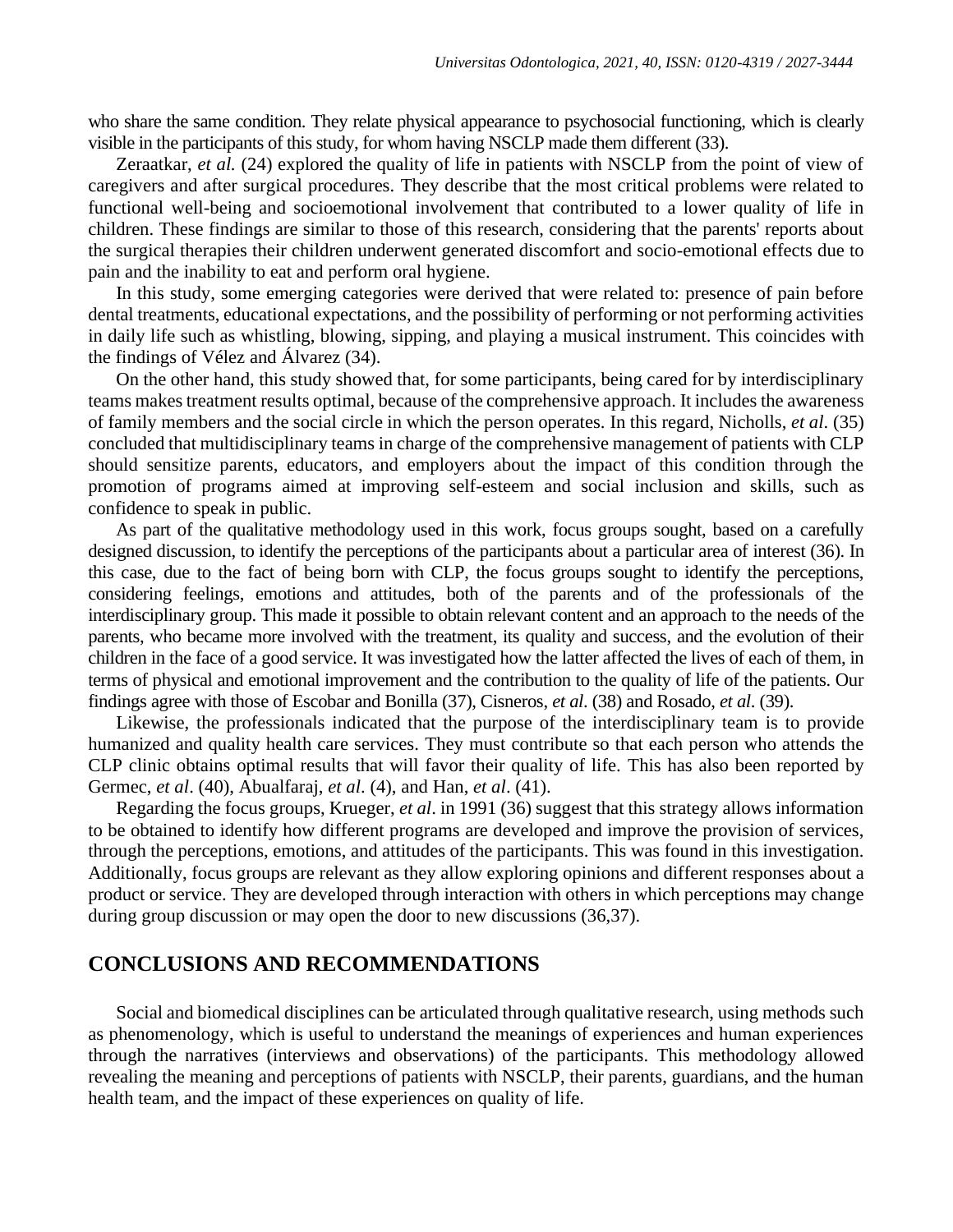In this study, the participants reconstructed from their narratives how the NSCLP condition generates challenges, situations, and thoughts that affect quality of life, especially in the social and psychological dimensions.

Due to the fact that the reports of the participants did not reach the saturation point through the interviews, it is suggested to review additional categories and topics that allow continuing with this type of research to achieve greater depth on the perceptions of children and adolescents with NSCLP and their impact on the quality of life.

However, given the importance of the explanations of the phenomena that each person managed to convey, it was possible to identify, from their subjectivity, the comprehensive affectation of having NSCLP, which provided elements to the professionals involved in interdisciplinary management to improve the service. based on the needs and interests of these people (42).

#### **REFERENCES**

- 1. Taib BG, Taib AG, Swift AC, van Eeden S. Cleft lip and palate: diagnosis and management. Br J Hosp Med (Lond). 2015 Oct; 76(10): 584-585, 588-591. https://doi.org/10.12968/hmed.2015.76
- 2. Kianifar H, Hasanzadeh N, Jahanbin A, Ezzati A, Kianifar H. Cleft lip and palate: A 30-year epidemiologic study in North-East of Iran. Iran J Otorhinolaryngol. 2015 Jan; 27(78): 35-41.
- 3. Kawalec A, Nelke K, Pawlas K, Gerber H. Risk factors involved in orofacial cleft predisposition review. Open Med (Wars). 2015 Feb 5; 10(1): 163-175.<https://doi.org/10.1515/med-2015-0027>
- 4. Abualfaraj R, Daly B, McDonald F, Scambler S. Cleft lip and palate in context: Learning from, and adding to, the sociological literature on long-term conditions. Health (London). 2018 Jul; 22(4): 372-388. https://doi.org/10.1177/1363459317693409
- 5. Rodríguez MB, González LGV. Labio y paladar hendido: tendencias actuales en el manejo exitoso. Arch Med (Col). 2012; 12(1): 107-119.
- 6. Márquez MFL. Aspectos psicológicos de pacientes que presentan hendidura labio palatina. Acta Odontol Venez. 2013; 51.
- 7. Silva Cordeiro AC, Olegário da Costa I C, Rampazzo Bresolin C, Pettorossi Imparato JC. Calidad de vida relacionada con la salud oral, características socioeconómicas y de comportamiento de los pacientes fisurados menores de 7 años. Rev Odontopediatr Latinoam. 2018; 8(1).<https://doi.org/10.47990/alop.v8i1.143>
- 8. Checa-Moreno A, Quevedo-Blasco R, Revisión sistemática en el síndrome del acento extranjero: intervención y terapia del lenguaje. Rev Iberoam Psicol Salud. 2017; 8(1): 1-8
- 9. Tellez M, Martignon S, Lara JS, Zuluaga J, Barrero L, Builes L, Cordoba D, Gomez J. Correlación de un Instrumento de calidad de vida relacionado con salud oral entre niños de 8 a 10 años y sus acudientes en Bogotá. CES Odontol. 2010 Ago 12; 23(1).
- 10. González MC, Téllez-Merchán M, Canchano F, Rojas Y, Trujillo MI. Calidad de vida y salud oral en una población colombiana con labio y/o paladar fisurado. Univ Odontol. 2011; 30 (64): 73-82
- 11. Baiju RM, Peter E, Varghese NO, Sivaram R. Oral health and quality of life: current concepts. J Clin Diagn Res. 2017 Jun; 11(6): ZE21-ZE26[. https://doi.org/10.7860/JCDR/2017/25866.10110](https://doi.org/10.7860/JCDR/2017/25866.10110)
- 12. Aslan BI, Gülşen A, Tirank ŞB, Findikçioğlu K, Uzuner FD, Tutar H, Üçüncü N. Family functions and life quality of parents of children with cleft lip and palate. J Craniofac Surg. 2018 Sep; 29(6): 1614-1618. https://doi.org/10.1097/SCS.00000000000004611
- 13. Silva MARD, Balderrama IF, Wobeto AP, Werneck RI, Azevedo-Alanis LR. The impact of nonsyndromic cleft lip with or without cleft palate on oral health-related quality of life. J Appl Oral Sci. 2018 Apr 5; 26: e20170145. <https://doi.org/10.1590/1678-7757-2017-0145>
- 14. Sadala ML, Adorno Rde C. Phenomenology as a method to investigate the experience lived: a perspective from Husserl and Merleau Ponty's thought. J Adv Nurs. 2002 Feb; 37(3): 282-93.<https://doi.org/10.1046/j.1365-2648.2002.02071.x.>
- 15. Martínez FT. Fenomenología como método de investigación: Una opción para el profesional de enfermería. Rev Enf Neurol. 2012; 11(2): 98-101
- 16. Aravena PC, Gonzalez T, Oyarzún T, Coronado C. Oral health-related quality of life in children in chile treated for cleft lip and palate: a case-control approach. Cleft Palate Craniofac J. 2017 Mar; 54(2): e15-e20. [https://doi.org/10.1597/15-](https://doi.org/10.1597/15-095) [095](https://doi.org/10.1597/15-095)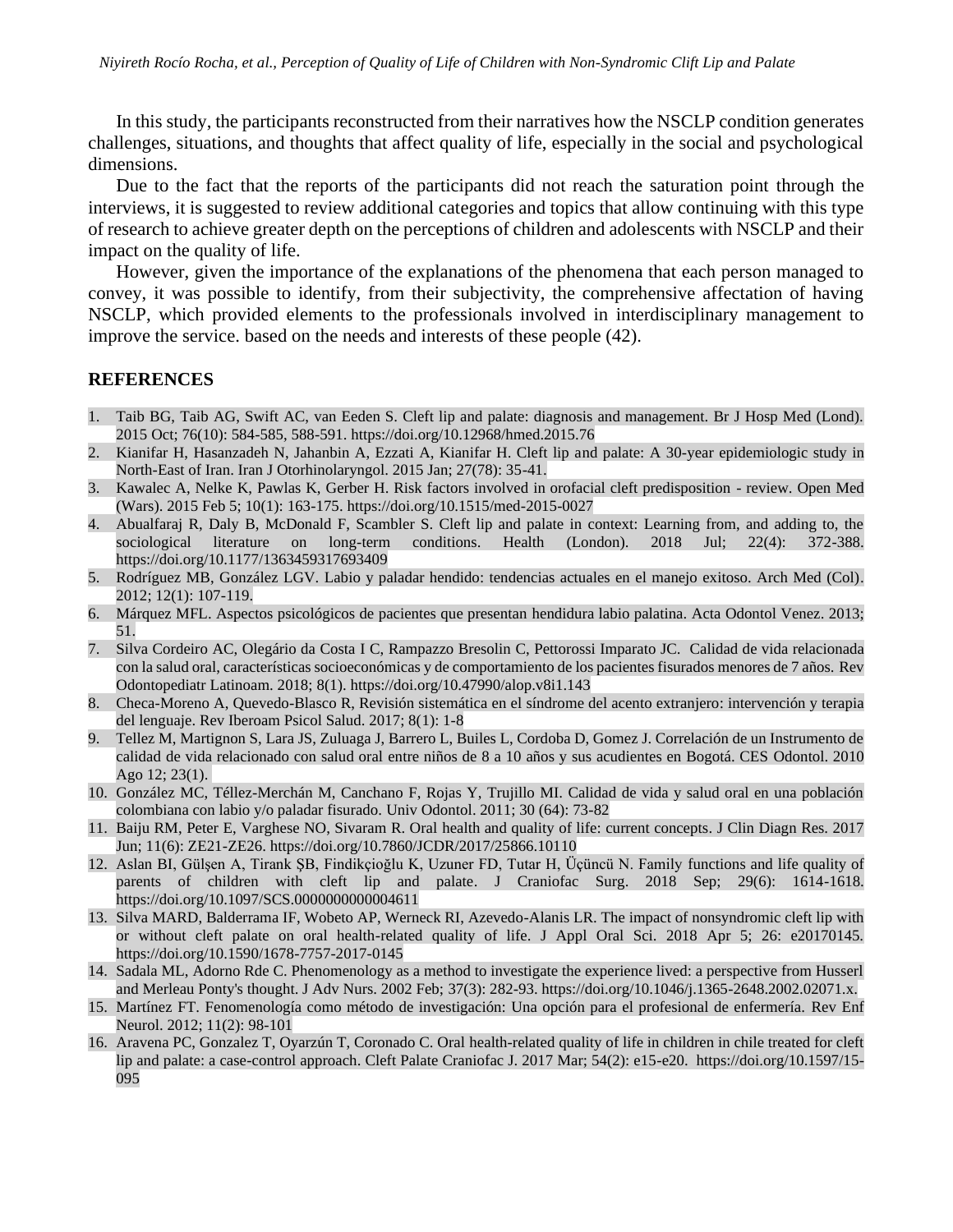- 17. Abebe ME, Deressa W, Oladugba V, Owais A, Hailu T, Abate F, Hailu A, Demissie Y, Degu S, Alemayehu B, Gessesse M, Deribew M, Gravem PE, Mossey P, Butali A. Oral health-related quality of life of children born with orofacial clefts in Ethiopia and their parents. Cleft Palate Craniofac J. 2018 Jan 1: 1055665618760619. <https://doi.org/10.1177/1055665618760619>
- 18. Rando GM, Jorge PK, Vitor LLR, Carrara CFC, Soares S, Silva TC, Rios D, Machado MAAM, Gavião MB, Oliveira TM. Oral health-related quality of life of children with oral clefts and their families. J Appl Oral Sci. 2018 Feb 1; 26: e20170106. <https://doi.org/10.1590/1678-7757-2017-0106.>
- 19. Palacios J, Hidalgo V. Desarrollo de la personalidad desde los 6 años hasta la adolescencia. Desarrollo psicológico y educación. Psicología evolutiva. Editorial Alianza 1999: 257-282.
- 20. Giusti-Barreto JC, Panchana-Moreira GM, García-Muñoz TL, Zurita-Yong GE. Caries dental y maloclusiones en infantes con labio y/o paladar hendido. Polo del Conocimiento 2018; 3(9): 15-23.
- 21. Durhan MA, Topcuoglu N, Kulekci G, Ozgentas E, Tanboga I. Microbial Profile and Dental Caries in Cleft Lip and Palate Babies Between 0 and 3 Years Old. Cleft Palate Craniofac J. 2019 Mar; 56(3): 349-356. [https://doi.org/10.1177/1055665618776428.](https://doi.org/10.1177/1055665618776428)
- 22. Jokovic A, Locker D, Stephens M, Kenny D, Tompson B, Guyatt G. Validity and reliability of a questionnaire for measuring child oral-health-related quality of life. J Dent Res. 2002 Jul; 81(7): 459-463[.](https://doi.org/10.1177/154405910208100705.) <https://doi.org/10.1177/154405910208100705.>
- 23. Vinaccia S, Quiceno JM, Fernández H, Calle LA, Naranjo M, Osorio J, Jaramillo M. Autoesquemas y habilidades sociales en adolescentes con diagnóstico de labio y paladar hendido. Pensamiento psicológico 2010; 4(10): 123-135
- 24. Zeraatkar M, Ajami S, Nadjmi N, Faghihi SA, Golkari A. A qualitative study of children's quality of life in the context of living with cleft lip and palate. Pediatric Health Med Ther. 2019 Jan 18; 10: 13-2[0.](https://doi.org/110.2147/PHMT.S173070)  <https://doi.org/110.2147/PHMT.S173070>
- 25. Garía Escudero MP, Suárez Montes V, Ricaurte Jaramillo MC, Afectaciones de comportamiento en el individuo afectado por labio y paladar hendido (LPH) y en su familia. Behavior changes on patients and their families affected by cleft lip and palate. https://repository.ces.edu.co/bitstream/10946/410/1/Afectaciones\_Labio\_Paladar\_Hendido.pdf
- 26. Hlongwa P, Rispel LC "La gente mira y hace muchas preguntas": las percepciones de los cuidadores sobre la prestación de atención médica y el apoyo a los niños que nacen con labio leporino y paladar hendido. BMC Public Health 2018; 18, 506.<https://doi.org/10.1186/s12889-018-5421-x>
- 27. Breseke S. The experience of parents and adolescents with the medical care for the condition of cleft lip and palate: a phenomenological study. (Doctoral dissertation). Greeley, CO: University of Northern Colorado; 2017.
- 28. Hunt O, Burden D, Hepper P, Stevenson M, Johnston C. Self-reports of psychosocial functioning among children and young adults with cleft lip and palate. Cleft Palate Craniofac J. 2006 Sep; 43(5): 598-605. [https://doi.org/10.1597/05-](https://doi.org/10.1597/05-080) [080](https://doi.org/10.1597/05-080)
- 29. Naros A, Brocks A, Kluba S, Reinert S, Krimmel M. Health-related quality of life in cleft lip and/or palate patients A cross-sectional study from preschool age until adolescence. J Craniomaxillofac Surg. 2018 Oct; 46(10): 1758-1763. <https://doi.org/10.1016/j.jcms.2018.07.004.>
- 30. Cáceres Renere A. Incorporación de la atencion psicológica a una patologia AUGE: fisuras labiopalatinas. Terapia Psicol. 2004; 22 (2): 185-191.
- 31. Chiquito Coy ST. Implicaciones biopsicosociales del labio leporino y/o paladar hendido en el niño y el adolescente. (Tesis de pregrado). Bogotá, Colombia: Universidad de Ciencias Aplicadas y Ambientales; 2015
- 32. Corrêa de Queiroz Herkrath AP, Herkrath FJ, Bessa Rebelo MA, Vettore MV. Determinants of health-related and oral healthrelated quality of life in adults with orofacial clefts: a cross-sectional study. Cleft Palate Craniofac J. 2018 Oct; 55(9): 1244-1257. <https://doi.org/10.1177/1055665618763377.>
- 33. Pope AW, Klein TP, Bergman AJ. A Qualitative study of children's perspectives on their peer relationships in the context of living with a craniofacial anomaly. Cleft Palate Craniofac J. 2016 Sep; 53(5): 527-38. https://doi.org/10.1597/15-060
- 34. Vélez Gómez P, Álvarez Vargas C. Validación de una escala para valorar el dolor en pacientes odontológicos. Rev CES Psicol. 2010; 3(1): 4-13.
- 35. Nicholls W, Selvey LA, Harper C, Persson M, Robinson S. The psychosocial impact of cleft in a western Australian cohort across 3 age groups. Cleft Palate Craniofac J. 2019 Feb; 56(2): 210-221. <https://doi.org/10.1177/1055665618769660.>
- 36. Krueger RA, King JA. Involving community members in focus groups. SAGE; 1998. <http://www.doi.org/10.4135/9781483328140>
- 37. Escobar J, Bonilla-Jiménez FI. Grupos focales: una guía conceptual y metodológica. Cuad Hispanoam Psicol. 2009; 9(1): 51-67.